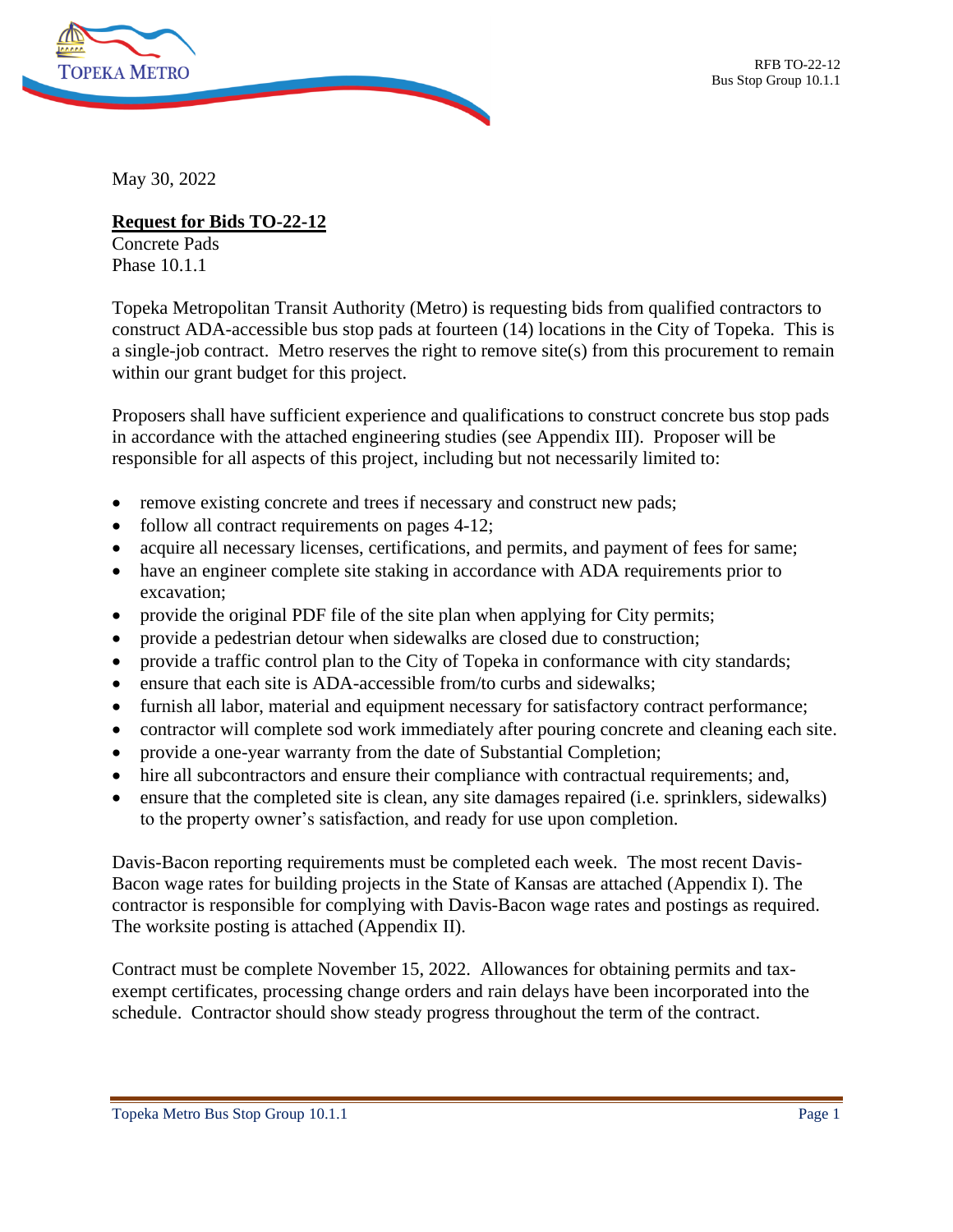

Proposed price quotes must include all costs to complete the project, including cost of licenses, certifications and permits. The contract will show the successful proposer's price quote as the amount that may not be exceeded.

Metro will evaluate all proposals to ensure that specifications are addressed, and that the proposer is qualified to perform the work. As part of your bid, include your qualifications and your experience with this type of work, as well as your understanding of the work to be performed. Please provide at least two recent references with current contact information.

The contract will be awarded to the qualified proposer with the lowest bid price. If only one bid is received, Topeka Metro will require the cooperation of the single bidder in order to perform a Cost Analysis of the bid.

No advantage shall be taken by the contractor or any subcontractor in fulfilling the terms of this project due to omission of specifications by Metro.

In order to be considered for contract award, your bid must be received in the Metro office by **1:00pm on Thursday, June 23, 2022.**

The price quote forms and the certifications on pages 13-33 are part of your bid and must be completed by all bidders. Bids that do not include the price quotes and fully-executed certifications may not be considered. Please provide the summary for your price quote forms, summarizing your cost for each site and showing any costs that are not site-specific. Break down your total bid into equipment/materials, labor and profit.

Topeka Metro's current DBE goal is 1.62%. There is no DBE goal for this contract. If your firm is a DBE, or if you will be sub-contracting with a DBE, please attach a copy of the current DBE certificate.

Upon contract award, all proposals will be public record and posted to Metro's website. Metro recommends that proposers exclude any trade secret, proprietary or confidential information from their proposals.

Topeka Metro is a direct deposit payor. The successful bidder will be required to fill out a W-9 Form and the Topeka Metro Electronic Payment/ACH Authorization Form.

Electronic bids are the preferred method of submission. If submitting bids on paper, please provide three copies. Bids are to be sent to:

Topeka Metropolitan Transit Authority Attn: Richard Appelhanz 201 North Kansas Avenue Topeka, KS 66603 [rappelhanz@topekametro.org](mailto:krichardson@topekametro.org)

Topeka Metro Bus Stop Group 10.1.1 Page 2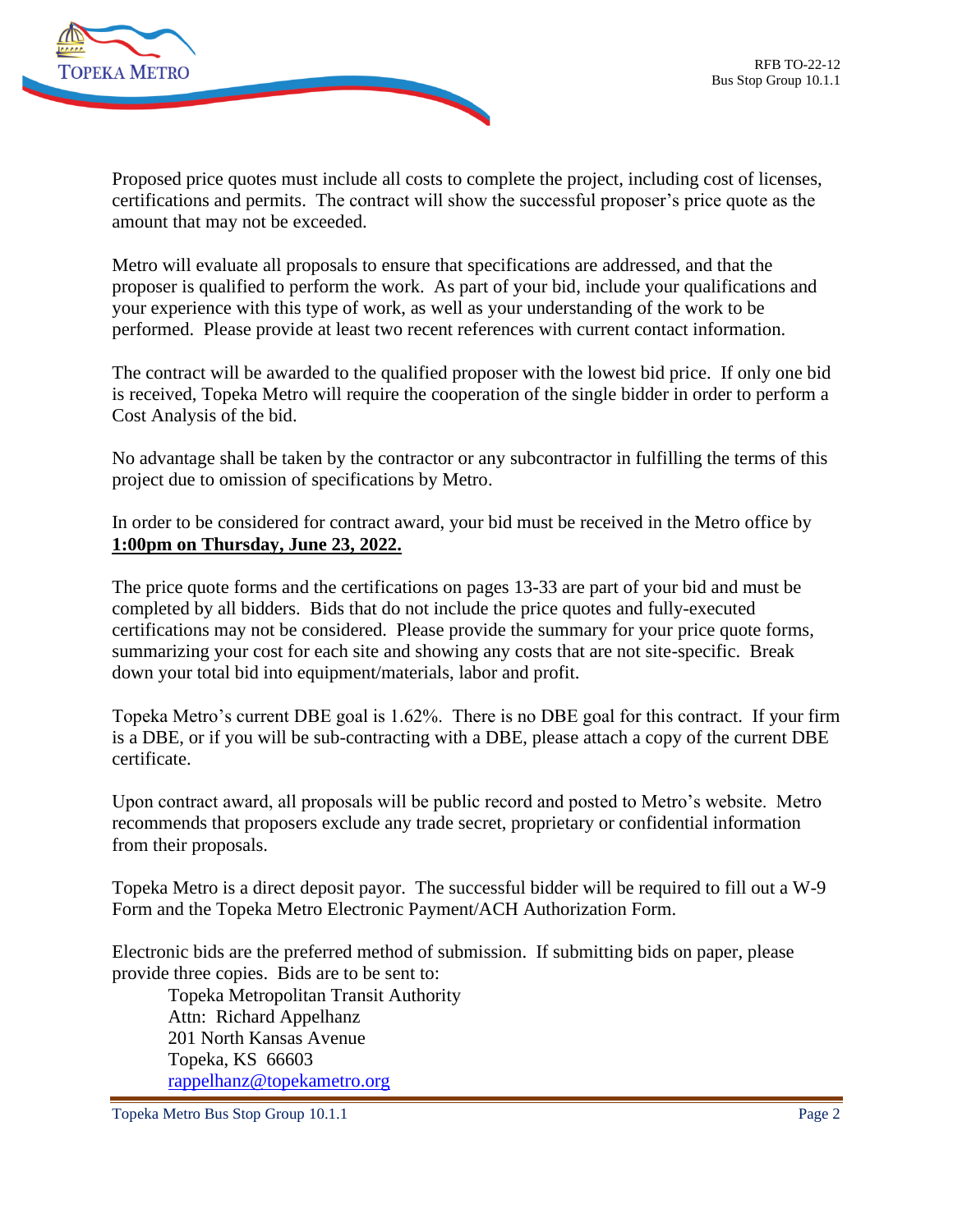

If you have any questions concerning this Request, or if you need clarification or additional information, please contact: Richard Appelhanz 785-730-8621 [rappelhanz@topekametro.org](mailto:rappelhanz@topekametro.org)

Questions must be received by Metro by Wednesday, June 15, 2022.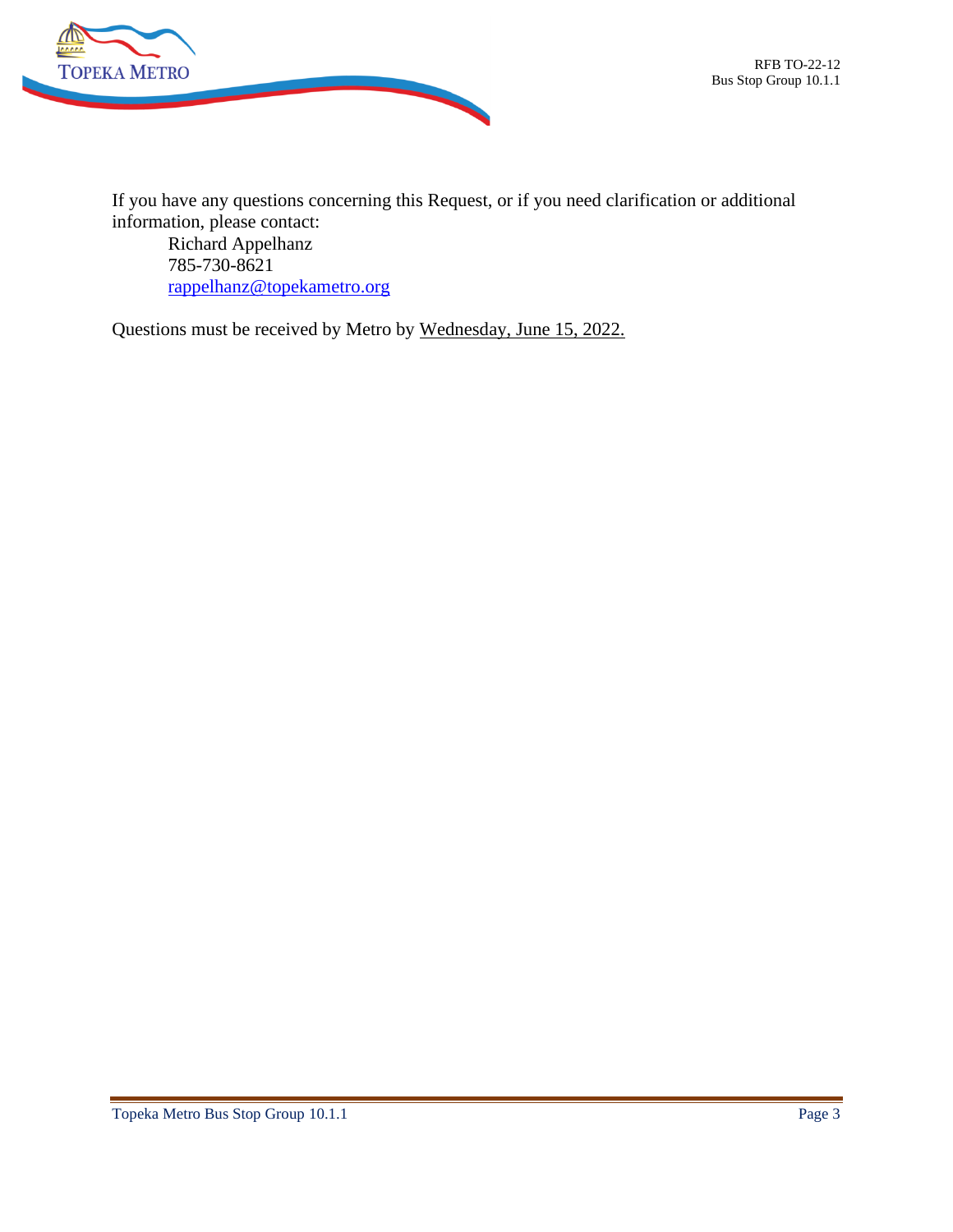

### The preceding specifications and the following clauses and certifications will be part of the contract.

### 1.0 ACCESS TO RECORDS

The Contractor agrees to provide Metro, the FTA Administrator, the Comptroller General of the United States or any of their authorized representatives access to any books, documents, papers and records of the Contractor which are directly pertinent to this contract for the purposes of making audits, examinations, excerpts and transcriptions. Contractor also agrees, pursuant to 49 CFR 633.15 to provide the FTA Administrator or his authorized representatives including any PMO Contractor access to Contractor's records and construction sites pertaining to a major capital project, defined at 49 USC 5302 and 49 CFR 633.5, which is receiving federal financial assistance through the programs described at 49 USC 5307, 5309 or 5311. The Contractor agrees to permit any of the foregoing parties to reproduce by any means whatsoever or to copy excerpts and transcriptions as reasonably needed. The Contractor agrees to maintain all books, records, accounts and reports required under this contract for a period of not less than three years after the date of termination or expiration of this contract, except in the event of litigation or settlement of claims arising from the performance of this contract, in which case Contractor agrees to maintain same until Metro, the FTA Administrator, the Comptroller General, or any of their duly authorized representatives, have disposed of all such litigation, appeals, claims or exceptions related thereto. Reference 2 CFR 200.333 and 2 CFR 200.336. FTA does not require the inclusion of these requirements in subcontracts.

### 2.0 ADA ACCESS

In accordance with section 102 of the Americans with Disabilities Act, as amended, 42 USC 12112, Contractor agrees that it will comply with the requirements of the US Equal Employment Opportunity Commission, "Regulations to Implement the Equal Employment Provisions of the Americans with Disabilities Act," 29 CFR Part 1630, pertaining to employment of persons with disabilities. In addition, Contractor agrees to comply with any implementing requirements FTA may issue.

### 3.0 ASSIGNMENT AND DELEGATION

Contractor shall neither delegate any duties or obligations under this contract, nor assign, transfer, convey, sublet, subcontract or otherwise dispose of the contract or its right, duty, title or interest in or to the same, or any part thereof, without previous written consent of Metro.

### 4.0 CIVIL RIGHTS

- 4.1 Nondiscrimination In accordance with Title VI of the Civil Rights Act, as amended, 42 USC 2000d, Section 303 of the Age Discrimination Act of 1975, as amended, 42 USC 6102, Section 202 of the Americans with Disabilities Act of 1990, 42 USC 12132, and Federal transit law at 49 USC 5332, the contractor agrees that it will not discriminate against any employee or applicant for employment because of race, color, creed, national origin, sex, age, or disability. In addition, the contractor agrees to comply with applicable Federal implementing regulations and other implementing requirements FTA may issue. 4.2 Equal Employment Opportunity – The following equal employment opportunity requirements apply to the underlying contract:
	- 4.2.1 Race, Color, Creed, National Origin, Sex In accordance with Title VII of the Civil Rights Act, as amended, 42 USC 2000e, and Federal transit law at 49 USC 5332, the contractor agrees to comply with all applicable equal employment opportunity requirements of US Department of Labor (USDOL) regulations, "Office of Federal Contract Compliance Programs, Equal Employment Opportunity, Department of Labor," 41 CFR Parts 60 et seq., and with any applicable Federal statutes, executive orders, regulations, and Federal policies that may in the future affect activities undertaken in the course of the project. The contractor agrees to take affirmative action to ensure that applicants are employed, and that employees are treated during employment, without regard to their race, color, creed, national origin, sex, or age. Such action shall include, but not be limited to, the following: employment, upgrading, demotion or transfer, recruitment or recruitment advertising, layoff or termination; rates of pay or other forms of compensation; and selection for training, including apprenticeship. In addition, the contractor agrees to comply with any implementing requirements FTA may issue.
		- 4.2.2 Age In accordance with Section 4 of the Age Discrimination in Employment Act of 1967, as amended, 29 USC 623 and Federal transit law at 49 USC 5332, the Contractor agrees to refrain from discrimination against present and prospective employees for reason of age. In addition, the Contractor agrees to comply with any implementing requirements FTA may issue.
		- 4.2.3 Disabilities In accordance with Section 102 of the Americans with Disabilities Act, as amended, 42 USC 12112, the Contractor agrees that it will comply with the requirements of the US Equal Employment Opportunity Commission, "Regulations to Implement the Equal Employment Provisions of the Americans with Disabilities Act," 29 CFR Part 1630, pertaining to employment of persons with disabilities. In addition, the contractor agrees to comply with any implementing requirements FTA may issue.
- 4.3 The contractor also agrees to include these requirements in each subcontract financed in whole or in part with Federal assistance provided by FTA, modified only if necessary to identify the affected parties.
- 4.4 If the contract involves federal funds, the provisions of this subsection do not apply. If the contract does not involve federal funds, and if contractor's contracts with Topeka Metro for the current fiscal year cumulatively total more than \$5,000 and the contractor has four or more employees during the term of this contract, the contractor also agrees to observe the provisions of the Kansas Act Against Discrimination and the Kansas Age Discrimination in Employment Act and shall not discriminate against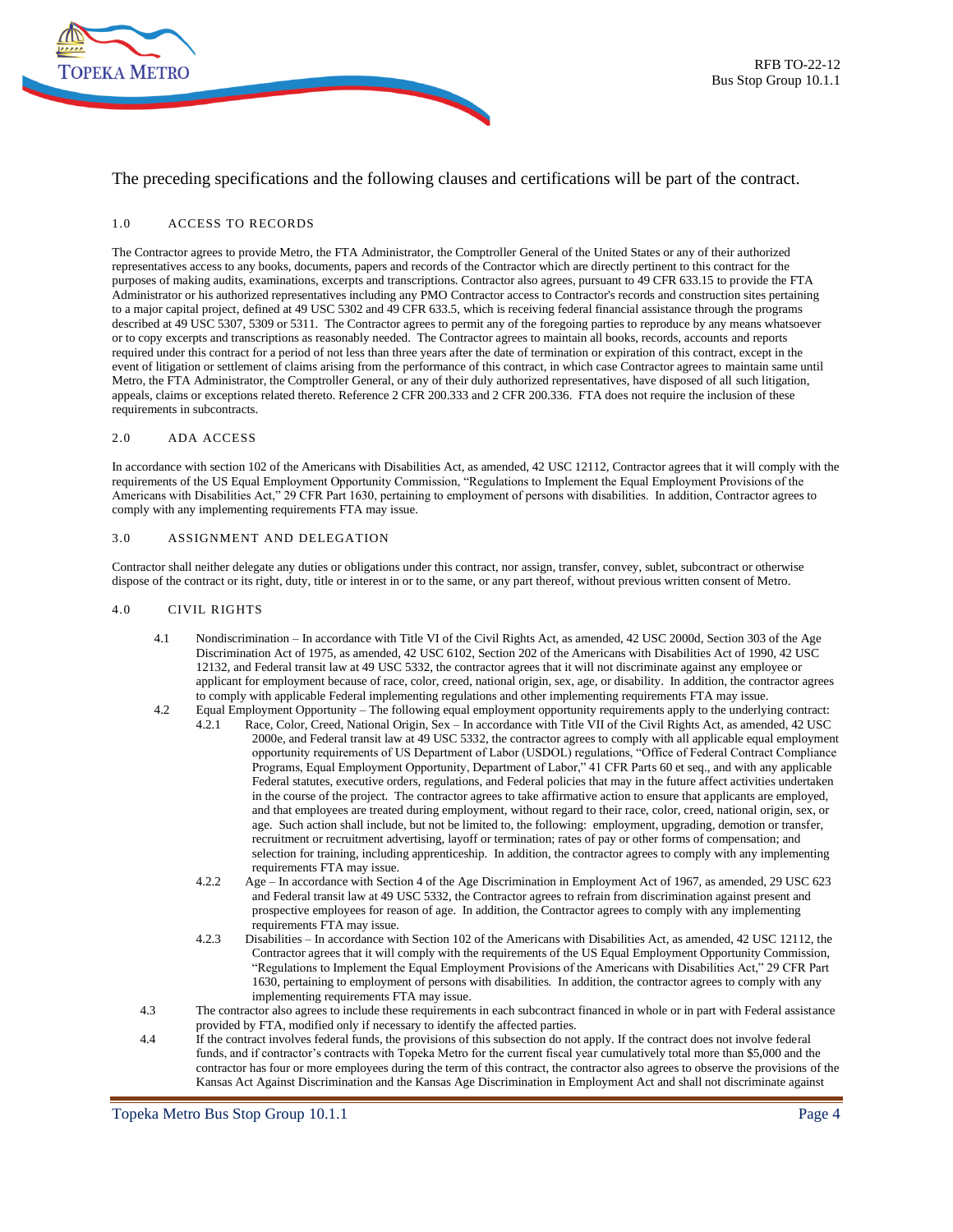

any person in the performance of work under this contract because of race, religion, color, sex, disability, national origin or ancestry. In all solicitations or advertisements for employees, the contractor shall include the phrase, "equal opportunity employer," or a similar phrase to be approved by Topeka Metro. If the contractor fails to comply with the reporting or other requirements of the Kansas Human Rights Commission under K.S.A. 44-1031 or K.S.A. 44-1116, and amendments thereto, the contractor shall be deemed to have breached this contract and it may be canceled, terminated or suspended, in whole or in part, by Topeka Metro. If contractor is found guilty of a violation of the Kansas Act Against Discrimination or the Kansas Age Discrimination in Employment Act under a decision or order of the Kansas Human Rights Commission which has become final, the contractor shall be deemed to have breached the present contract and it may be canceled, terminated or suspended, in whole or in part, by Topeka Metro. Contractor agrees to include the binding provisions of this subsection in every subcontract or purchase order so that such provisions will be binding upon such subcontractor or vendor.

### 5.0 COMPLIANCE WITH LOCAL, STATE AND FEDERAL LAWS

Contractor shall at all times be solely responsible for complying with all applicable local, state and federal laws, ordinances and regulations in connection with the performance of this contract.

### 6.0 CONFIDENTIALITY

Between the date and time that proposals are due, until award of the contract by Metro, no information will be released which may have an adverse impact upon the negotiations or selection process. No information will be shared about the distinguishing characteristics or deficient characteristics of any proposal. All documents received by Metro are subject to the Kansas Open Records Act, KSA 45-215, et seq., and the Freedom of Information Act, 5 USC 552.

### 7.0 CONFLICT OF INTEREST

No director or employee of Topeka Metropolitan Transit Authority, during his/her tenure or within one year thereafter, shall have any interest, direct or indirect, in this contract or the proceeds thereof.

#### 8.0 CONTRACT CHANGES

Any proposed change to this contract shall be submitted to Metro in writing for approval. No change in this contract shall be made unless Metro gives prior written approval. Contractor shall be liable for all costs, damages and/or liabilities, and for proper corrections, resulting from any specification change not properly approved in writing by Metro. Changes that have not been approved by Metro shall place Contractor in default of the contract.

### 9.0 CONTRACT WORK HOURS & SAFETY STANDARDS

- 9.1 Overtime Requirements No contractor or subcontractor contracting for any part of the contract work which may require or involve the employment of laborers or mechanics shall require or permit any such laborer or mechanic in any workweek in which he or she is employed on such work to work in excess of forty hours in such workweek, unless such laborer or mechanic receives compensation at a rate not less than one and one-half times the basic rate of pay for all hours worked in excess of forty hours in such workweek.
- 9.2 Violation; Liability for Unpaid Wages; Liquidated Damages In the event of any violation of the clause set forth in paragraph 16.1, the contractor and any subcontractor responsible therefore shall be liable for the unpaid wages. In addition, such contractor and subcontractor shall be liable to the United States for liquidated damages. Such liquidated damages shall be computed with respect to each individual laborer or mechanic, including watchmen and guards, employed in violation of the clause set forth in paragraph 16.1, in the sum of \$10 for each calendar day on which such individual was required or permitted to work in excess of the standard workweek of forty hours without payment of the overtime wages required by the clause set forth in paragraph 16.1.
- 9.3 Withholding for Unpaid Wages and Liquidated Damages Metro shall upon its own action or upon written request of an authorized representative of the Department of Labor withhold or cause to be withheld, from any moneys payable on account of work performed by the contractor or subcontractor under any such contract or any other Federal contract with the same prime contractor, or any other federally-assisted contract subject to the Contract Work Hours and Safety Standards Act, which is held by the same prime contractor, such sums as may be determined to be necessary to satisfy any liabilities of such contractor or subcontractor for unpaid wages and liquidated damages as provided in the clause set forth in paragraph 16.2.
- 9.4 Subcontracts The contractor or subcontractor shall insert in any subcontracts the clauses set forth in paragraphs 16.1 through 16.4 and also a clause requiring the subcontractors to include these clauses in any lower-tier subcontracts. The prime contractor shall be responsible for compliance by any subcontractor or lower-tier subcontractor with the clauses set forth in paragraphs 16.1 through 16.4.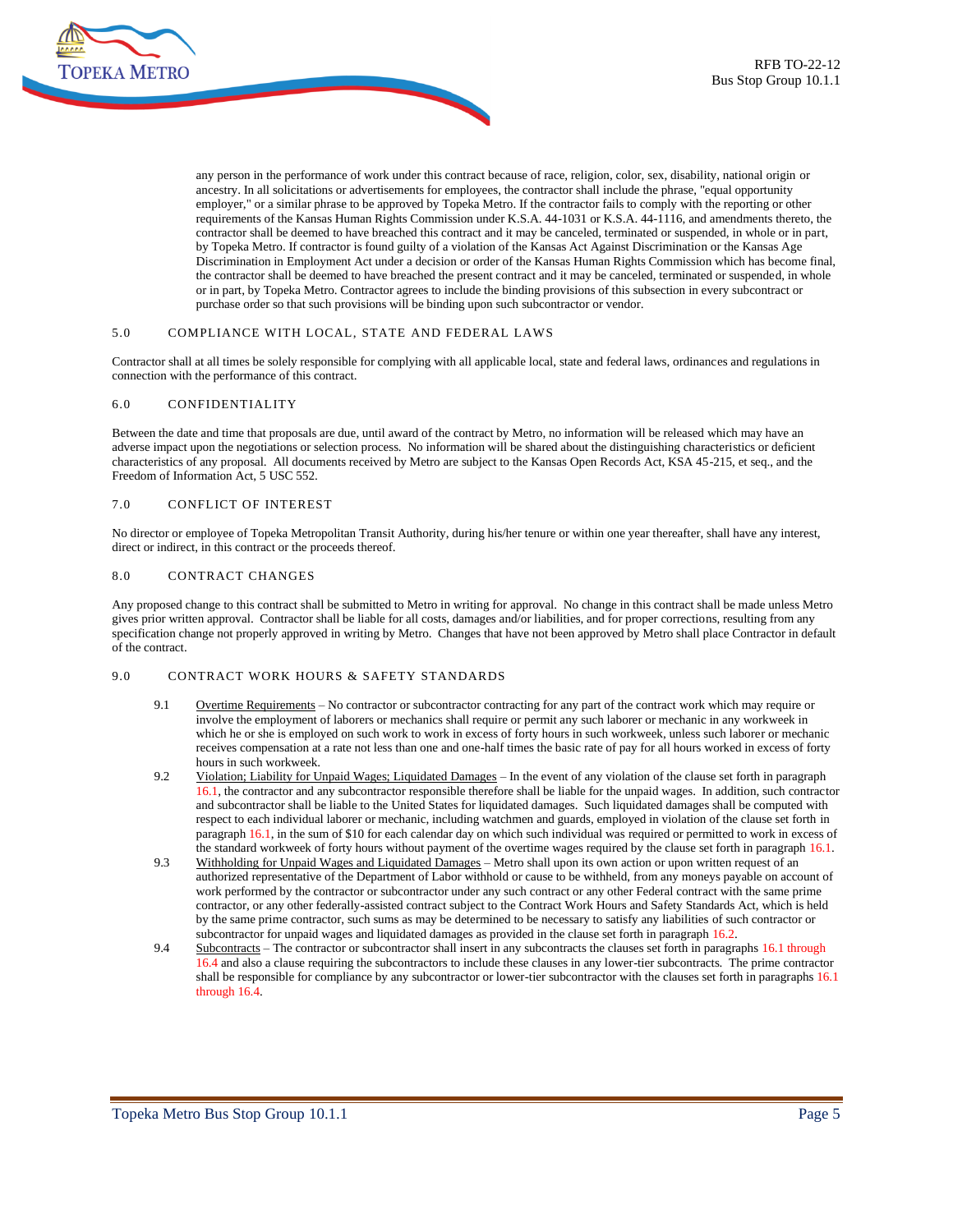

#### 10.0 DAVIS-BACON AND COPELAND ANTI-KICKBACK ACTS

#### 10.1 Minimum Wages

- 10.1.1 All laborers and mechanics employed or working upon the site of the work (or under the U.S. Housing Act of 1937 or under the Housing Act of 1949 in the construction or development of the project), will be paid unconditionally and not less often than once a week, and without subsequent deduction or rebate on any account (except such payroll deductions as are permitted by regulations issued by the Secretary of Labor under the Copeland Act (29CFR part 3)), the full amount of wages and bona fide fringe benefits (or cash equivalents thereof) due at time of payment computed at rates not less than those contained in the wage determination of the Secretary of Labor which is attached hereto and made a part hereof, regardless of any contractual relationship which may be alleged to exist between the contractor and such laborers and mechanics. Contributions made or costs reasonably anticipated for bona fide fringe benefits under section 1(b)(2) of the Davis-Bacon Act on behalf of laborers or mechanics are considered wages paid to such laborers or mechanics, subject to the provisions of paragraph (1.4) of this section; also, regular contributions made or costs incurred for more than a weekly period (but not less often than quarterly) under plans, funds or programs which cover the particular weekly period, are deemed to be constructively made or incurred during such weekly period. Such laborers and mechanics shall be paid the appropriate wage rate and fringe benefits on the wage determination for the classification of work actually performed, without regard to skill, except as provided in 29 CFR Part 5.5(a)(4). Laborers or mechanics performing work in more than one classification may be compensated at the rate specified for each classification for the time actually worked therein: Provided, that the employer's payroll records accurately set forth the time spent in each classification in which work is performed. The wage determination (including any additional classifications and wage rates conformed under paragraph (1.2) of this section) and the Davis-Bacon poster (WH-1321) shall be posted at all times by the contractor and its subcontractors at the site of the work in a prominent and accessible place where it can be easily seen by the workers.
- 10.1.2 (A) The contracting officer shall require that any class of laborers or mechanics, including helpers, which is not listed in the wage determination and which is to be employed under the contract shall be classified in conformance with the wage determination. The contracting officer shall approve an additional classification and wage rate and fringe benefits therefore only when the following criteria have been met:
	- (1) Except with respect to helpers as defined at 29 CFR 5.2(n)(4), the work to be performed by the classification requested is not performed by a classification in the wage determination; and
	- (2) The classification is utilized in the area by the construction industry; and
	- (3) The proposed wage rate, including any bona fide fringe benefits, bears a reasonable relationship to the wage rates contained in the wage determination; and

(4) With respect to helpers as defined in 29 CFR 5.2(n)(4), such a classification prevails in the area in which the work is performed.

(B) If the contractor and the laborers and mechanics to be employed in the classification (if known), or their representatives, and the contracting officer agree on the classification and wage rate (including the amount designated for fringe benefits where appropriate), a report of the action taken shall be sent by the contracting officer to:

Administrator

Wage and Hour Division

Employment Standards Administration

- US Department of Labor
- Washington, DC 20210

The Administrator, or an authorized representative, will approve, modify, or disapprove every additional classification action within 30 days of receipt and so advise the contracting officer or will notify the contracting officer within the 30 day period that additional time is necessary.

(C) In the event the contractor, the laborers or mechanics to be employed in the classification or their representatives, and the contracting officer do not agree on the proposed classification and wage rate (including the amount designated for fringe benefits, where appropriate), the contracting officer shall refer the questions, including the views of all interested parties and the recommendation of the contracting officer, to the Administrator for determination. The Administrator, or an authorized representative, will issue a determination within 30 days of receipt and so advise the contracting officer or will notify the contracting officer within the 30-day period that additional time is necessary.

(D) The wage rate (including fringe benefits where appropriate) determined pursuant to this section, shall be paid to all workers performing work in the classification under this contract from the first day on which work is performed in the classification.

- 10.1.3 Whenever the minimum wage rate prescribed in the contract for a class of laborers or mechanics includes a fringe benefit which is not expressed as an hourly rate, the contractor shall either pay the benefit as stated in the wage determination or shall pay another bona fide fringe benefit or an hourly cash equivalent thereof.
- 10.1.4 If the contractor does not make payments to a trustee or other third person, the contractor may consider as part of the wages of any laborer or mechanic the amount of any costs reasonably anticipated in providing bona fide fringe benefits under a plan or program, provided that the Secretary of Labor has found, upon the written request of the contractor, that the applicable standards of the Davis-Bacon Act have been met. The Secretary of Labor may require the contractor to set aside in a separate account assets for the meeting of obligations under the plan or program.
- 10.1.5 (A) The contracting officer shall require that any class of laborers or mechanics which is not listed in the wage determination and which is to be employed under the contract shall be classified in conformance with the wage

Topeka Metro Bus Stop Group 10.1.1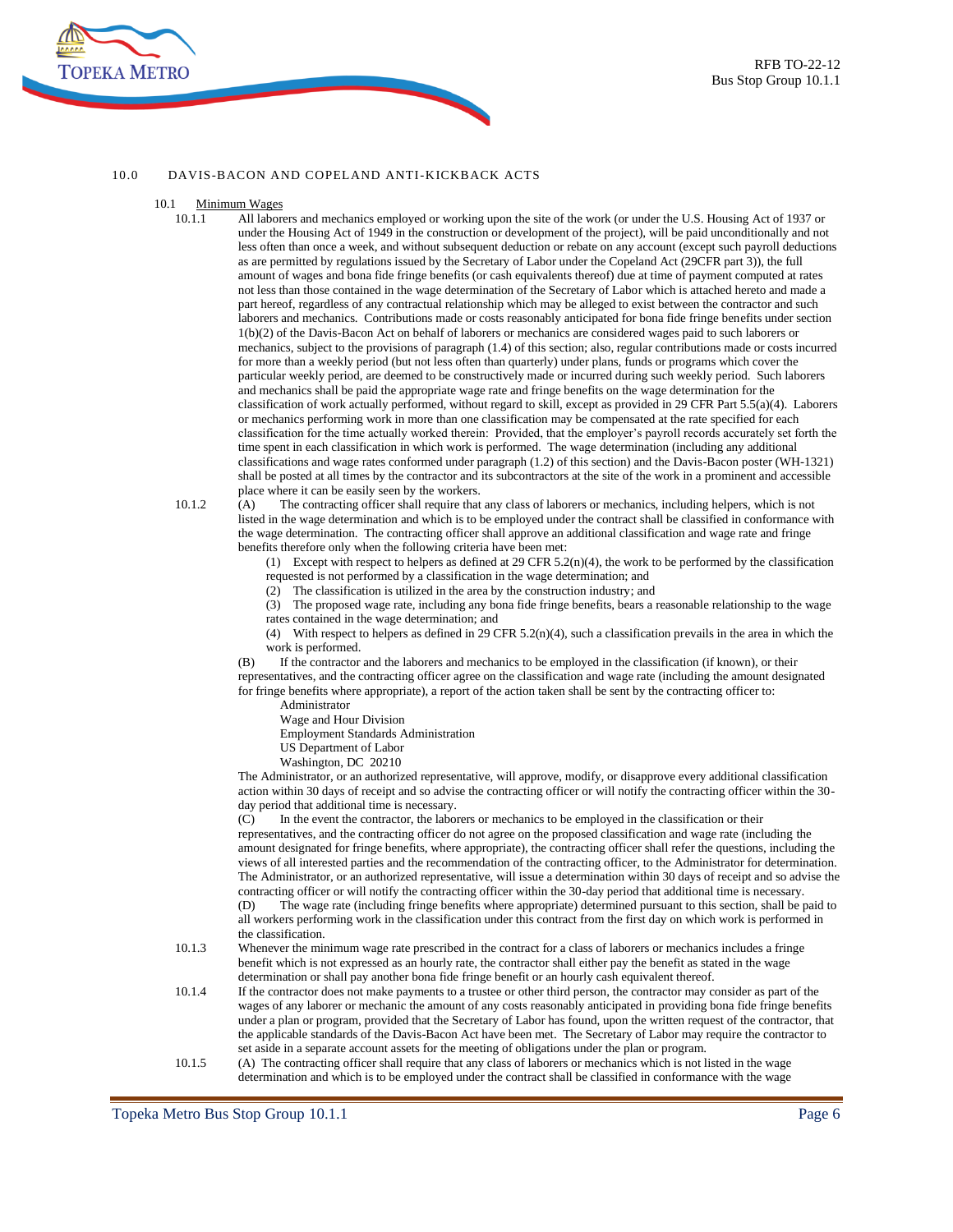

determination. The contracting officer shall approve an additional classification and wage rate and fringe benefits therefore only when the following criteria have been met:

(1) The work to be performed by the classification requested is not performed by a classification in the wage determination; and

(2) The classification is utilized in the area by the construction industry; and

(3) The proposed wage rate, including any bona fide fringe benefits, bears a reasonable relationship to the wage rates contained in the wage determination.

(B) If the contractor and the laborers and mechanics to be employed in the classification (if known), or their representatives, and the contracting officer agree on the classification and wage rate (including the amount designated for fringe benefits were appropriate), a report of the action taken shall be sent by the contracting officer to:

Administrator

Wage and Hour Division

Employment Standards Administration

US Department of Labor

Washington, DC 20210

The Administrator, or an authorized representative, will approve, modify, or disapprove every additional classification action within 30 days of receipt and so advise the contracting officer or will notify the contracting officer within the 30 day period that additional time is necessary.

(C) In the event the contractor, the laborers or mechanics to be employed in the classification or their representatives, and the contracting officer do not agree on the proposed classification and wage rate (including the amount designated for fringe benefits, where appropriate), the contracting officer shall refer the questions, including the views of all interested parties and the recommendation of the contracting officer, to the Administrator for determination. The Administrator, or an authorized representative, will issue a determination within 30 days of receipt and so advise the contracting officer or will notify the contracting officer within the 30-day period that additional time is necessary.

(D) The wage rate (including fringe benefits where appropriate) determined pursuant to this section, shall be paid to all workers performing work in the classification under this contract from the first day on which work is performed in the classification.

- 10.2 Withholding Metro shall, upon its own action or upon written request of an authorized representative of the Department of Labor, withhold or cause to be withheld from the contractor under this contract or any other Federal contract with the same prime contractor, or any other federally-assisted contract subject to Davis-Bacon prevailing wage requirements, which is held by the same prime contractor, so much of the accrued payments or advances as may be considered necessary to pay laborers and mechanics, including apprentices, trainees, and helpers, employed by the contractor or any subcontractor the full amount of wages required by the contract. In the event of failure to pay any laborer or mechanic, including any apprentice, trainee, or helper, employed or working on the site of the work (or under the US Housing Act of 1937 or under the Housing Act of 1949 in the construction or development of the project), all or part of the wages required by the contract, Metro may, after written notice to the contractor, sponsor, applicant, or owner, take such action as may be necessary to cause the suspension of any further payment, advance, or guarantee of funds until such violations have ceased.
- 10.3 Payrolls and Basic Records<br>10.3.1 Payrolls and basic
	- Payrolls and basic records relating thereto shall be maintained by the contractor during the course of the work and preserved for a period of three years thereafter for all laborers and mechanics working at the site of the work (or under the US Housing Act of 1937, or under the Housing Act of 1949, in the construction or development of the project). Such records shall contain the name, address, and social security number of each such worker, his or her correct classification, hourly rates of wages paid (including rates of contributions or costs anticipated for bona fide fringe benefits or cash equivalents thereof of the types described in section 1(b)(2)(B) of the Davis-Bacon Act), daily and weekly number of hours worked, deductions made and actual wages paid. Whenever the Secretary of Labor has found under 29 CFR 5.5(a)(1)(iv) that the wages of any laborer or mechanic include the amount of any costs reasonably anticipated in providing benefits under a plan or program described in section  $1(b)(2)(B)$  of the Davis-Bacon Act, the contractor shall maintain records which show that the commitment to provide such benefits is enforceable, that the plan or program is financially responsible, and that the plan or program has been communicated in writing to the laborers or mechanics affected, and records which show the costs anticipated or the actual cost incurred in providing such benefits. Contractors employing apprentices or trainees under approved programs shall maintain written evidence of the registration of apprenticeship programs and certification of trainee programs, the registration of the apprentices and trainees, and the ratios and wage rates prescribed in the applicable programs.
	- 10.3.2 (A) The contractor shall submit weekly for each week in which any contract work is performed a copy of all payrolls to Metro for transmission to the FTA. The payrolls submitted shall set out accurately and completely all of the information required to be maintained under section  $5.5(a)(3)(i)$  of Regulations, 29 CFR Part 5. This information may be submitted in any form desired. Optional Form WH-347 is available for this purpose and may be purchased from the Superintendent of Documents (Federal Stock Number 029-005-00014-1), US Government Printing Office, Washington, DC 20402. The prime contractor is responsible for the submission of copies of payrolls by all subcontractors. (B) Each payroll submitted shall be accompanied by a "Statement of Compliance," signed by the contractor or subcontractor or his or her agent who pays or supervises the payment of the persons employed under the contract and shall certify the following:

(1) That the payroll for the payroll period contains the information required to be maintained under section 5.5(a)(3)(i) of Regulations, 29 CFR Part 5 and that such information is correct and complete;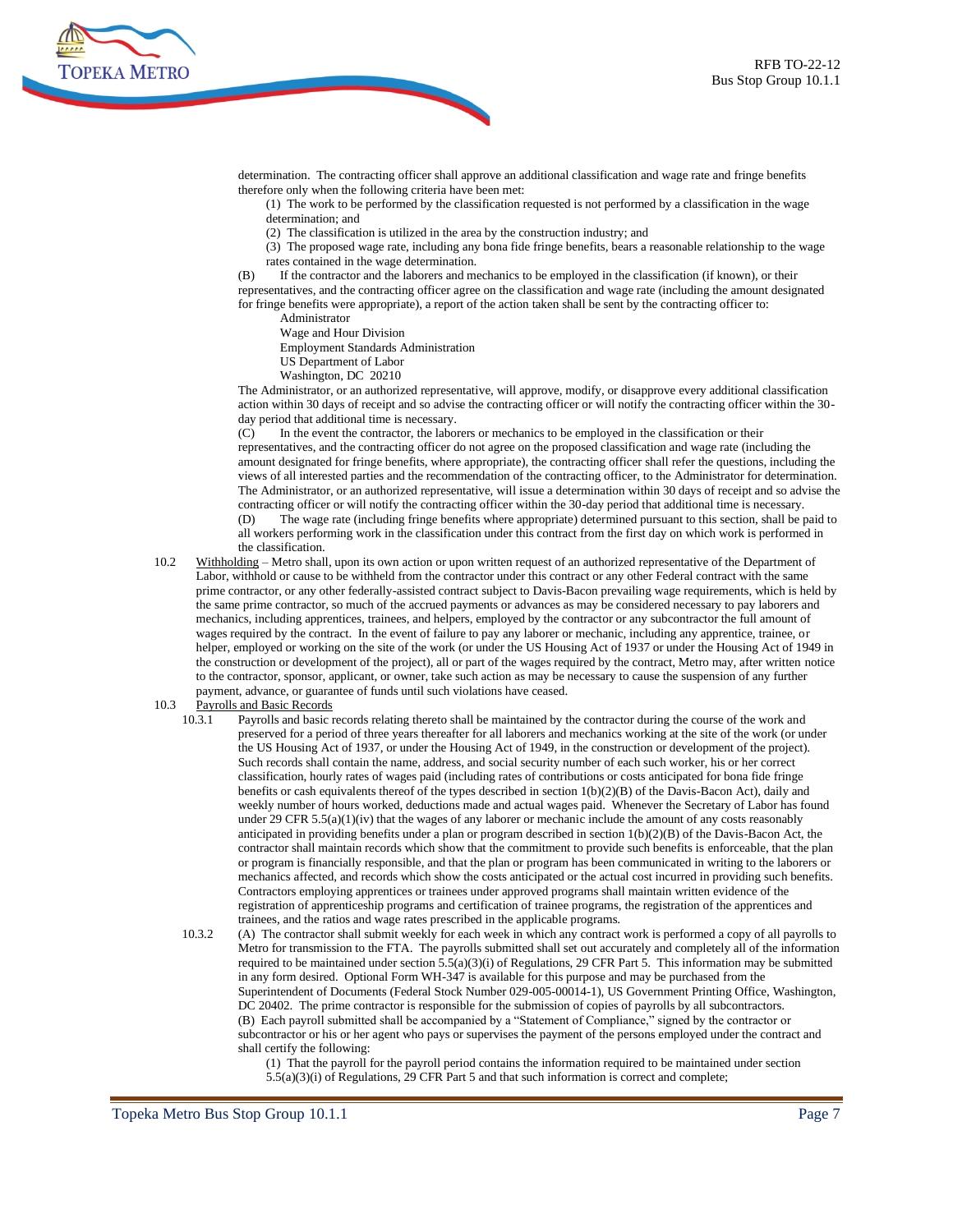

(2) That each laborer or mechanic (including each helper, apprentice, and trainee) employed on the contract during the payroll period has been paid the full weekly wages earned, without rebate, either directly or indirectly, and that no deductions have been made either directly or indirectly from the full wages earned, other than permissible deductions as set forth in Regulations, 29 CFR Part 3; and,

(3) That each laborer or mechanic has been paid not less than the applicable wage rates and fringe benefits or cash equivalents for the classification of work performed, as specified in the applicable wage determination incorporated into the contract.

(C) The weekly submission of a properly executed certification set forth on the reverse side of Optional Form WH-347 shall satisfy the requirement for submission of the "Statement of Compliance" required by this section.

(D) The falsification of any of the above certifications may subject the contractor or subcontractor to civil or criminal prosecution under Section 1001 of Title 18 and Section 231 of Title 31 of the U.S. Code.

10.3.3 The contractor or subcontractor shall make the records required under this section available for inspection, copying, or transcription by authorized representatives of the FTA or the Department of Labor, and shall permit such representatives to interview employees during working hours on the job. If the contractor or subcontractor fails to submit the required records or to make them available, the Federal agency may, after written notice to the contractor, sponsor, applicant, or owner, take such action as may be necessary to cause the suspension of any further payment, advance, or guarantee of funds. Furthermore, failure to submit the required records upon request or to make such records available may be grounds for debarment action pursuant to 29 CFR 5.12.

10.4 Apprentices and Trainees<br>10.4.1 Apprentices – App

10.4.1 Apprentices – Apprentices will be permitted to work at less than the predetermined rate for the work they performed when they are employed pursuant to and individually registered in a bona fide apprenticeship program registered with the US Department of Labor, Employment and Training Administration, Bureau of Apprenticeship and Training, or with a State Apprenticeship Agency recognized by the Bureau, or if a person is employed in his or her first 90 days of probationary employment as an apprentice in such an apprenticeship program, who is not individually registered in the program, but who has been certified by the Bureau of Apprenticeship and Training or a State Apprenticeship Agency (where appropriate) to be eligible for probationary employment as an apprentice. The allowable ratio of apprentices to journeymen on the job site in any craft classification shall not be greater than the ratio permitted to the contractor as to the entire work force under the registered program. Any worker listed on a payroll at an apprentice wage rate, who is not registered or otherwise employed as stated above, shall be paid not less than the applicable wage rate on the wage determination for the classification of work actually performed. In addition, any apprentice performing work on the job site in excess of the ratio permitted under the registered program shall be paid not less than the applicable wage rate on the wage determination for the work actually performed. Where a contractor is performing construction on a project in a locality other than that in which its program is registered, the ratios and wage rates (expressed in percentages of the journeyman's hourly rate) specified in the contractor's or subcontractor's registered program shall be observed. Every apprentice must be paid at not less than the rate specified in the registered program for the apprentice's level of progress, expressed as a percentage of the journeymen hourly rate specified in the applicable wage determination. Apprentices shall be paid fringe benefits in accordance with the provisions of the apprenticeship program. If the apprenticeship program does not specify fringe benefits, apprentices must be paid the full amount of fringe benefits listed on the wage determination for the applicable classification. If the Administrator of the Wage and Hour Division of the US Department of Labor determines that a different practice prevails for the applicable apprentice classification, fringes shall be paid in accordance with that determination. In the event the Bureau of Apprenticeship and Training, or a State Apprenticeship Agency recognized by the Bureau, withdraws approval of an apprenticeship program, the contractor will no longer be permitted to utilize apprentices at less than the applicable predetermined rate for the work performed until an acceptable program is approved.

10.4.2 Trainees – Except as provided in 29 CFR 5.16, trainees will not be permitted to work at less than the predetermined rate for the work performed unless they are employed pursuant to and individually registered in a program which has received prior approval, evidenced by formal certification by the US Department of Labor, Employment and Training Administration. The ratio of trainees to journeymen on the jobsite shall not be greater than permitted under the plan approved by the Employment and Training Administration. Every trainee must be paid at not less than the rate specified in the approved program for the trainee's level of progress, expressed as a percentage of the journeyman hourly rate specified in the applicable wage determination. Trainees shall be paid fringe benefits in accordance with the provisions of the trainee program. If the trainee program does not mention fringe benefits, trainees shall be paid the full amount of fringe benefits listed on the wage determination unless the Administrator of the Wage and Hour Division determines that there is an apprenticeship program associated with the corresponding journeyman wage rate on the wage determination which provides for less than full fringe benefits for apprentices. Any employee listed on the payroll as a trainee rate who is not registered and participating in a training plan approved by the Employment and Training Administration shall be paid not less than the applicable wage rate on the wage determination for the classification of work actually performed. In addition, any trainee performing work on the jobsite in excess of the ratio permitted under the registered program shall be paid not less than the applicable wage rate on the wage determination for the work actually performed. In the event the Employment and Training Administration withdraws approval of a training program, the contractor will no longer be permitted to utilize trainees at less than the applicable predetermined rate for the work performed until an acceptable program is approved.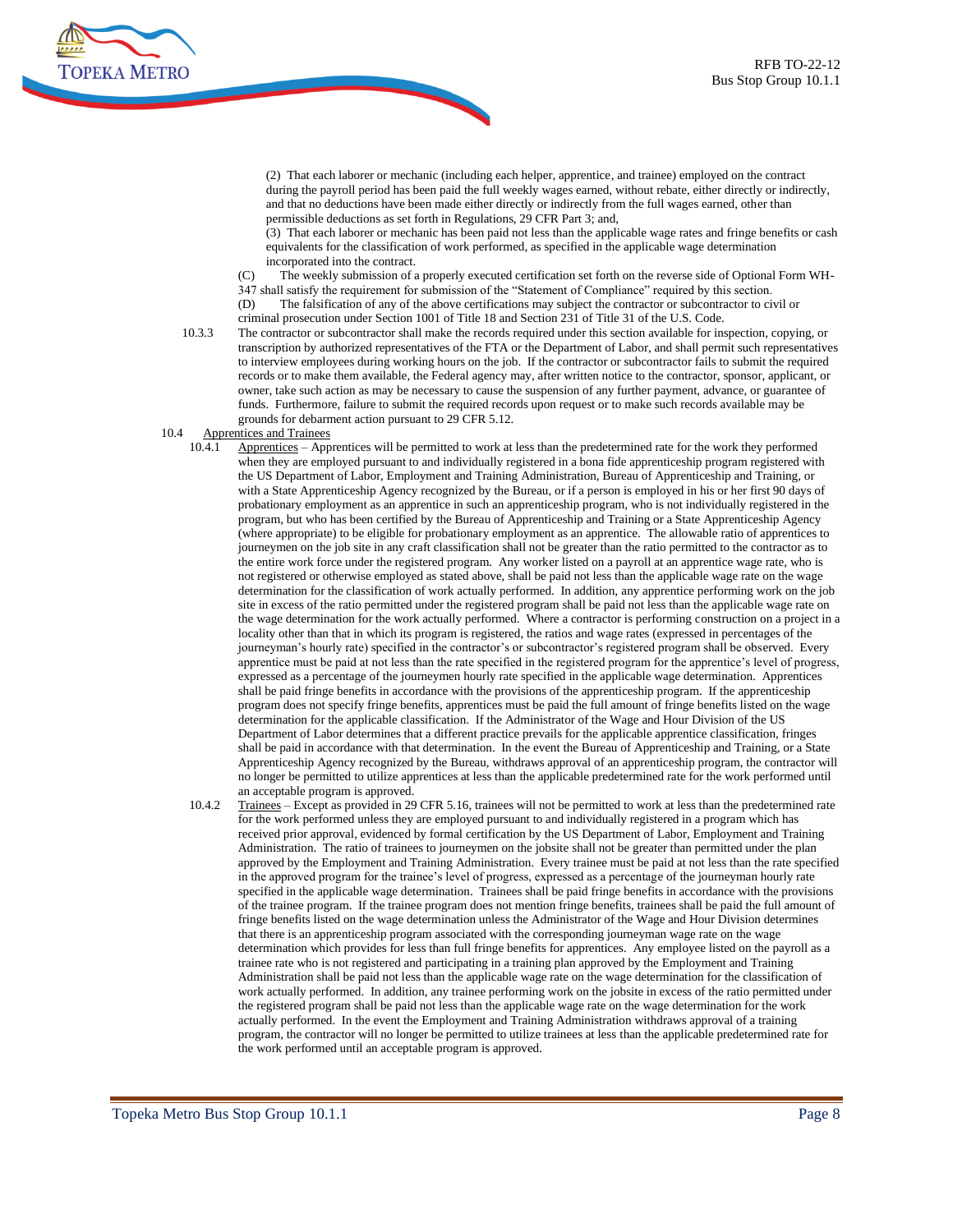

- 10.4.3 Equal Employment Opportunity The utilization of apprentices, trainees and journeymen under this part shall be in conformity with the equal employment opportunity requirements of Executive Order 11246, as amended, and 29 CFR Part 30
- 10.5 Compliance with Copeland Act Requirements The contractor shall comply with the requirements of 29 CFR Part 3, which are incorporated by reference in this contract.
- 10.6 Subcontracts The contractor or subcontractor shall insert in any subcontracts the clauses contained in 29 CFR 5.5(a)(1) through (10) and such other clauses as the FTA may by appropriate instructions require, and also a clause requiring the subcontractors to include these clauses in any lower-tier subcontracts. The prime contractor shall be responsible for the compliance by any subcontractor or lower-tier subcontractor with all the contract clauses in 29 CFR 5.5.
- 10.7 Contract Termination; Debarment A breach of the contract clauses in 29 CFR 5.5 may be grounds for termination of the contract, and for debarment as a contractor and a subcontractor as provided in 29 CFR 5.12.
- 10.8 Compliance with Davis-Bacon and Related Act Requirements All rulings and interpretations of the Davis-Bacon and Related Acts contained in 29 CFR Parts 1, 3, and 5 are herein incorporated by reference in this contract.
- 10.9 Disputes Concerning Labor Standards Disputes arising out of the labor standards provisions of this contract shall not be subject to the general disputes clause of this contract. Such disputes shall be resolved in accordance with the procedures of the Department of Labor set forth in 29 CFR Parts 5, 6, and 7. Disputes within the meaning of this clause include disputes between the contractor (or any of its subcontractors) and Metro, the US Department of Labor, or the employees or their representatives. 10.10 Certification of Eligibility
	- 10.10.1 By entering into this contract, the contractor certifies that neither it (nor he or she) nor any person or firm who has an interest in the contractor's firm is a person or firm ineligible to be awarded Government contracts by virtue of section 3(a) of the Davis-Bacon Act of 29 CFR 5.12(a)(1).
	- 10.10.2 No part of this contract shall be subcontracted to any person or firm ineligible for award of a Government contract by virtue of section 3(a) of the Davis-Bacon Act of 29 CFR 5.12(a)(1).
	- 10.10.3 The penalty for making false statements is prescribed in the US Criminal Code, 18 USC 1001.

### 11.0 DISADVANTAGED BUSINESS ENTERPRISE (DBE)

- 11.1 This contract is subject to the requirements of 49 CFR Part 26, *Participation by Disadvantaged Business Enterprises in Department of Transportation Financial Assistance Programs*. The national goal for participation of Disadvantaged Business Enterprises (DBE) is 10%. Metro's overall 2019-2021 goal for DBE participation is 2.00%; the race neutral goal is 1.12%, and the race conscious goal is 0.88%. There is no contract goal for this procurement.
- 11.2 The contractor shall not discriminate on the basis of race, color, national origin, or sex in the performance of this contract. The contractor shall carry out applicable requirements of 49 CFR Part 26 in the award and administration of this DOT-assisted contract. Failure by the contractor to carry out these requirements is a material breach of this contract, which may result in the termination of this contract or such other remedy as Metro deems appropriate. Each subcontract the contractor signs with a subcontractor must include the assurance in this paragraph (see 49 CFR 26.13(b)).
- 11.3 The contractor is required to pay its subcontractors performing work related to this contract for satisfactory performance of that work no later than 30 days after the contractor's receipt of payment for that work from Metro.
- 11.4 The contractor may not hold retainage from its subcontractors.
- 11.5 The contractor must promptly notify Metro, whenever a DBE subcontractor performing work related to this contract is terminated or fails to complete its work, and must make good faith efforts to engage another DBE subcontractor to perform at least the same amount of work. The contractor may not terminate any DBE subcontractor and perform that work through its own forces or those of an affiliate without prior written consent of Metro.

### 12.0 ENERGY CONSERVATION

The contractor agrees to comply with mandatory standards and policies relating to energy efficiency which are contained in the state energy conservation plan issued in compliance with the Energy Policy and Conservation Act.

### 13.0 EQUAL EMPLOYMENT OPPORTUNITY – USDOL

During the performance of this contract: (1) The contractor will not discriminate against any employee or applicant for employment because of race, color, religion, gender or national origin. The contractor will take affirmative action to ensure that applicants are employed, and that employees are treated during employment, without regard to their race, color, religion, gender or national origin. Such action shall include, but not be limited to the following: employment, upgrading, demotion, or transfer; recruitment or recruitment advertising; layoff or termination; rates of pay or other forms of compensation; and selection for training, including apprenticeship. The contractor agrees to post in conspicuous places, available to employees and applicants for employment, notices to be provided setting forth the provisions of this nondiscrimination clause. (2) The contractor will, in all solicitations or advertisements for employees placed by or on behalf of the contractor, state that all qualified applicants will receive considerations for employment without regard to race, color, religion, gender or national origin. (3) The contractor will send to each labor union or representative of workers with which it has a collective bargaining agreement or other contract or understanding, a notice to be provided advising the said labor union or workers' representatives of the contractor's commitments under this section, and shall post copies of the notice in conspicuous places available to employees and applicants for employment. (4) The contractor will comply with all provisions of Executive Order 11246 of September 24, 1965, and of the rules, regulations, and relevant orders of the Secretary of Labor. (5) The contractor will furnish all information and reports required by Executive Order 11246 of September 24, 1965, and by rules, regulations, and orders of the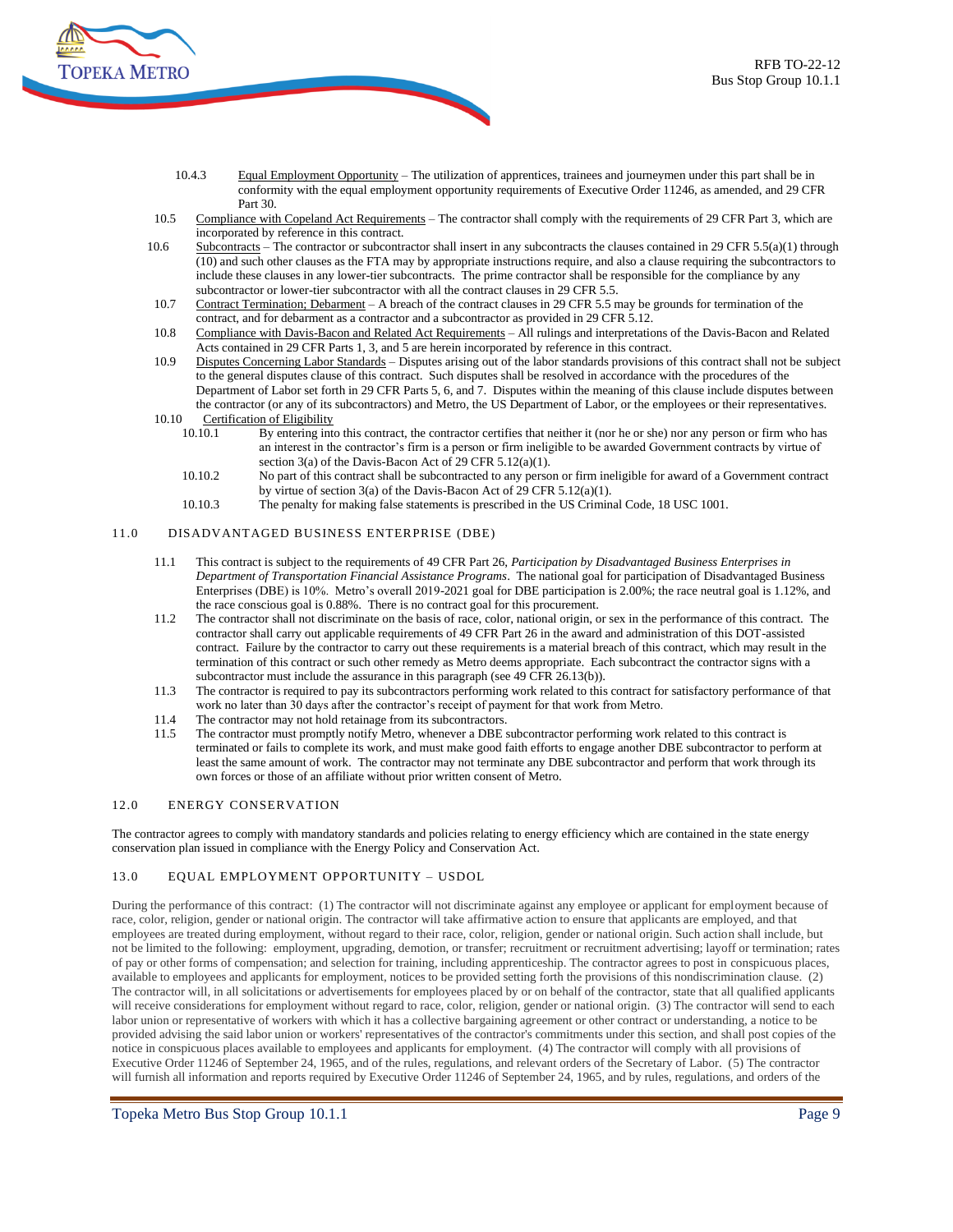

Secretary of Labor, or pursuant thereto, and will permit access to his books, records, and accounts by the administering agency and the Secretary of Labor for purposes of investigation to ascertain compliance with such rules, regulations, and orders. (6) In the event of the contractor's noncompliance with the nondiscrimination clauses of this contract or with any of the said rules, regulations, or orders, this contract may be canceled, terminated, or suspended in whole or in part and the contractor may be declared ineligible for further Government contracts or federally assisted construction contracts in accordance with procedures authorized in Executive Order 11246 of September 24, 1965, and such other sanctions may be imposed and remedies invoked as provided in Executive Order 11246 of September 24, 1965, or by rule, regulation, or order of the Secretary of Labor, or as otherwise provided by law. (7) The contractor will include this clause in every subcontract or purchase order unless exempted by rules, regulations, or orders of the Secretary of Labor issued pursuant to section 204 of Executive Order 11246 of September 24, 1965, so that such provisions will be binding upon each subcontractor or vendor. The contractor will take such action with respect to any subcontract or purchase order as the administering agency may direct as a means of enforcing such provisions, including sanctions for noncompliance: *Provided, however,* That in the event a contractor becomes involved in, or is threatened with, litigation with a subcontractor or vendor as a result of such direction by the administering agency, the contractor may request the United States to enter into such litigation to protect the interests of the United States. The applicant further agrees that it will be bound by the above equal opportunity clause with respect to its own employment practices when it participates in federally assisted construction work: *Provided,* That if the applicant so participating is a State or local government, the above equal opportunity clause is not applicable to any agency, instrumentality or subdivision of such government which does not participate in work on or under the contract. The applicant agrees that it will assist and cooperate actively with the administering agency and the Secretary of Labor in obtaining the compliance of contractors and subcontractors with the equal opportunity clause and the rules, regulations, and relevant orders of the Secretary of Labor, that it will furnish the administering agency and the Secretary of Labor such information as they may require for the supervision of such compliance, and that it will otherwise assist the administering agency in the discharge of the agency's primary responsibility for securing compliance. The applicant further agrees that it will refrain from entering into any contract or contract modification subject to Executive Order 11246 of September 24, 1965, with a contractor debarred from, or who has not demonstrated eligibility for, Government contracts and federally assisted construction contracts pursuant to the Executive Order, and will carry out such sanctions and penalties for violation of the equal opportunity clause as may be imposed upon contractors and subcontractors by the administering agency or the Secretary of Labor pursuant to Part II, Subpart D of the Executive Order. In addition, the applicant agrees that if it fails or refuses to comply with these undertakings, the administering agency may take any or all of the following actions: Cancel, terminate, or suspend in whole or in part contract; refrain from extending any further assistance to the applicant under the program with respect to which the failure or refund occurred until satisfactory assurance of future compliance has been received from such applicant; and refer the case to the Department of Justice for appropriate legal proceedings.

### 14.0 EXCLUSIONARY OR DISCRIMINATORY SPECIFICATIONS

Metro will comply with the requirements of 49 USC 5323(h)(2) by refraining from using any Federal assistance awarded by FTA to support procurements using exclusionary or discriminatory specifications.

### 15.0 FEDERAL CHANGES

The contractor shall at all times comply with all applicable FTA regulations, policies, procedures and directives, including without limitation those listed directly or by reference in the Master Agreement between Metro and FTA, as they may be amended or promulgated from time to time during the term of this contract. Contractor's failure to so comply shall constitute a material breach of this contract.

### 16.0 INCORPORATION OF FTA TERMS

These contract provisions include, in part, certain Standard Terms and Conditions required by USDOT, whether or not expressly set forth in the included contract provisions. All contractual provisions required by USDOT, as set forth in the current version of FTA Circular C 4220.1, are hereby incorporated by reference. Anything to the contrary herein notwithstanding, all FTA mandated terms shall be deemed to control in the event of a conflict with other provisions contained in this Agreement. The contractor shall not perform any act, fail to perform any act, or refuse to comply with any Metro requests which would cause Metro to be in violation of the FTA terms and conditions.

### 17.0 INDEMNIFICATION

Contractor shall be responsible for and indemnify, defend and hold harmless Metro, its directors and employees from all demands, claims, suits and settlements for loss of or damages to property, or personal injuries, including death to persons, and from all judgments recovered, and from all expenses incurred in defending or settling said claims or suits, or enforcing this provision, including court costs and attorney fees and other expenses arising out of the errors, omissions or negligent acts of the Contractor, its employees, or agents in connection with the goods and/or services provided under this contract.

### 18.0 INSURANCE

Contractor shall maintain for the duration of the contract such insurance as will protect it and Metro from all claims, including Workers' Compensation, and will hold Metro harmless from, and indemnify Metro for, all claims and damages which may arise out of or result from the Contractor's operations under this contract, whether such operations are by Contractor, by a subcontractor, by anyone directly or indirectly employed by them, or by anyone for whose acts any of them may be liable. Contractor will submit certificates or other proof of insurance to Metro, naming Metro as an additional insured, upon notification of contract award.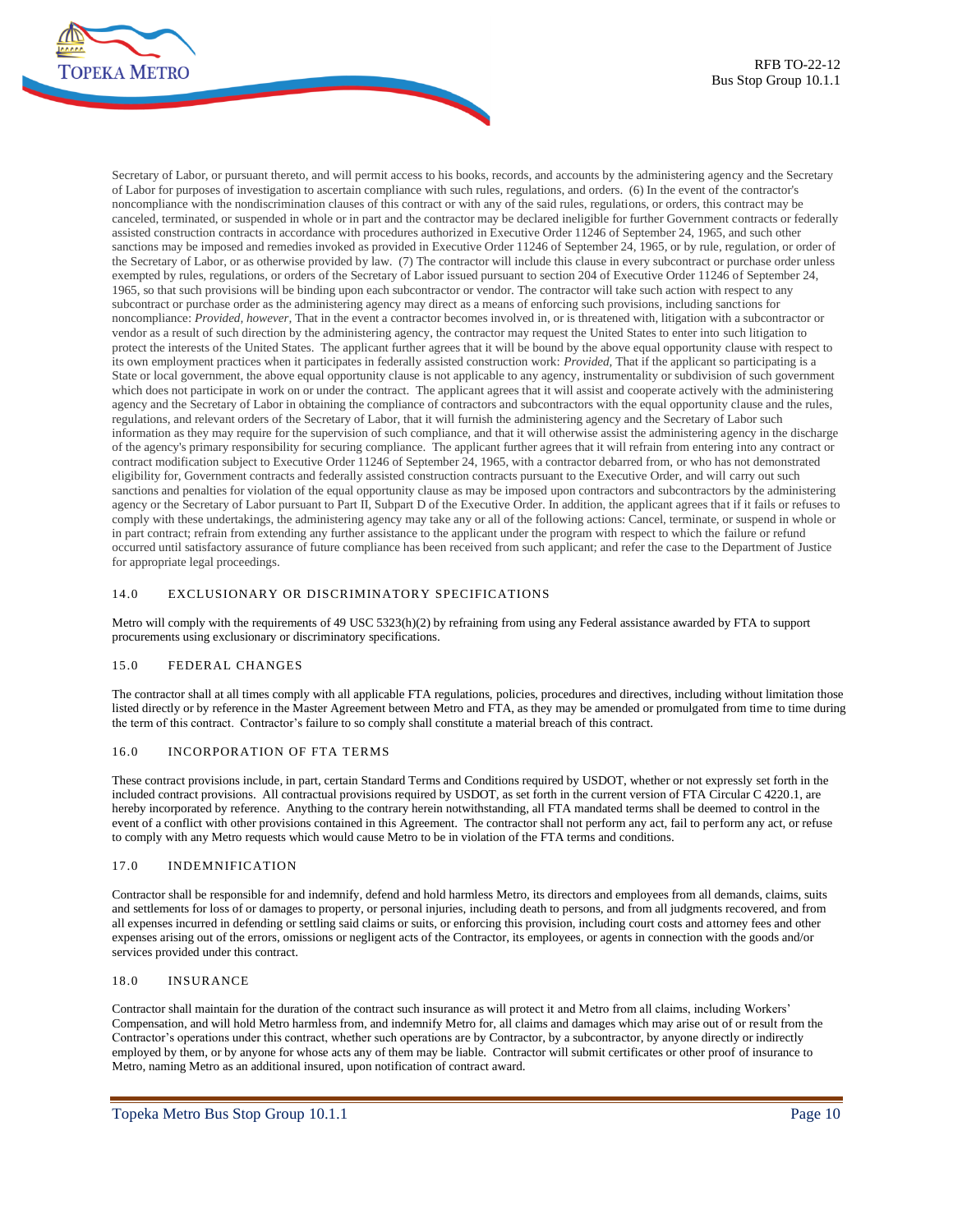

#### 19.0 INTEREST OF CONGRESS

No member of or delegate to the Congress of the United States of America shall be admitted to any share or part of this contract or to any benefit arising therefrom.

### 20.0 LEGAL MATTER NOTIFICATION

Contractor agrees to notify Metro if a current or prospective legal matter emerges while this contract is in effect that may affect the Federal Government. Contractor also agrees to include this requirement in all subcontracts issued pursuant to this contract.

### 21.0 LOBBYING

Contractors who apply or bid for an award of \$100,000 or more shall file the certification required by 49 CFR 20.110, "New Restrictions on Lobbying." Each tier certifies to the tier above that it will not and has not used Federal appropriated funds to pay any person or organization for influencing or attempting to influence an officer or employee of any agency, a member of Congress, officer or employee of Congress, or an employee of a Member of Congress in connection with obtaining any Federal contract, grant or any other award covered by 31 USC 1352. Each tier shall also disclose the name of any registrant under the Lobbying Disclosure Act of 1995 who has made lobbying contacts on its behalf with non-Federal funds with respect to that Federal contract, grant or award covered by 31 USC 1352. Such disclosures are forwarded from tier to tier, up to Metro.

### 22.0 NO FEDERAL GOVERNMENT OBLIGATION TO THIRD PARTIES

Metro and the contractor acknowledge and agree that, notwithstanding any concurrence by the Federal Government in or approval of the solicitation or award of this contract, absent the express written consent by the Federal Government, the Federal Government is not a party to this contract and shall not be subject to any obligations or liabilities to Metro, the contractor, or any other party (whether or not a party to this contract) pertaining to any matter resulting from this contract. The contractor agrees to include the above clause in each subcontract financed in whole or in part with Federal assistance provided by FTA. It is further agreed that this clause shall not be modified, except to identify the subcontractor who will be subject to its provision.

#### 23.0 PATENT INFRINGEMENT

Contractor agrees that it will, at its own expense, defend all suits and all proceedings instituted against Metro, if such suits and proceedings are based on any claim that the materials or equipment provided by Contractor, or any part thereof, or any tool, article or process used in the manufacture thereof, constitutes an infringement of any patent. Metro will give Contractor prompt notice in writing of any suit or proceeding, and will give Contractor all needed information, assistance and authority to enable Contractor, through its legal counsel, to defend the same.

### 24.0 PROGRAM FRAUD AND FALSE OR FRAUDULENT STATEMENTS

- 24.1 The contractor acknowledges that the provisions of the Program Fraud Civil Remedies Act of 1986, as amended, 31 USC 3801, et seq. and US DOT regulations, "Program Fraud Civil Remedies," 49 CFR Part 31, apply to its actions pertaining to this project. Upon execution of this contract, the contractor certifies or affirms the truthfulness and accuracy of any statement it has made, it makes, it may make, or causes to be made, pertaining to this contract or the FTA assisted project for which this contract work is being performed. In addition to other penalties that may be applicable, the contractor further acknowledges that if it makes, or causes to be made, a false, fictitious, or fraudulent claim, statement, submission, or certification, the Federal Government reserves the right to impose the penalties of the Program Fraud Civil Remedies Act of 1986 on the contractor to the extent the Federal Government deems appropriate.
- 24.2 The contractor also acknowledges that if it makes, or causes to be made, a false, fictitious, or fraudulent claim, statement, submission, or certification to the Federal Government under a contract connected with a project that is financed in whole or in part with Federal assistance originally awarded by FTA under the authority of 49 USC 5307, the Government reserves the right to impose the penalties of 18 USC 1001 and 49 USC 5307 on the contractor, to the extent the Federal Government deems appropriate.
- 24.3 The contractor agrees to include the above two clauses in each subcontract financed in whole or in part with Federal assistance provided by FTA. It is further agreed that the clauses shall not be modified, except to identify the subcontractor who will be subject to the provisions.

### 25.0 RECYCLED PRODUCTS

The contractor agrees to comply with all of the requirements of Section 6002 of the Resource Conservation and Recovery Act (RCRA), as amended (42 USC 6962), including but not limited to the regulatory provisions of 40 CFR Part 247, and Executive Order 12873, as they apply to the procurement of the items designated in Subpart B of 40 CFR Part 247.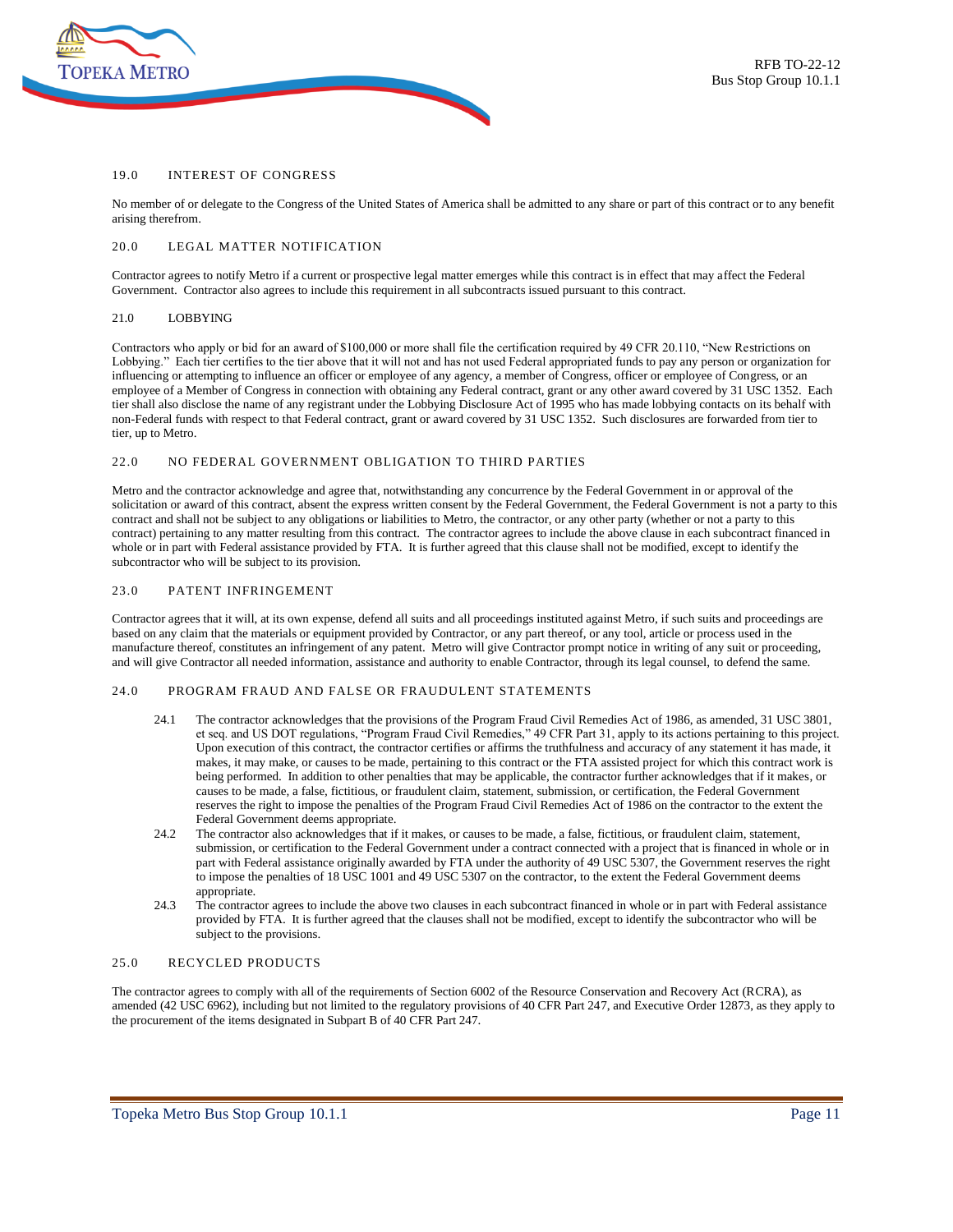

#### 26.0 SEISMIC SAFETY

The contractor agrees that any new building or addition to an existing building will be designed and constructed in accordance with the standards for Seismic Safety required in Department of Transportation Seismic Safety Regulations 49 CFR Part 41 and will certify to compliance to the extent required by the regulation. The contractor also agrees to ensure that all work performed under this contract, including work performed by a subcontractor, is in compliance with the standards required by the Seismic Safety Regulations and the certification of compliance issued on the project.

### 27.0 SUSPENSION AND DEBARMENT

In accordance with 2 CFR Parts 180 and 1200, the contractor is required to verify that none of its principals or affiliates: 1) is included on the federal government's suspended and debarred list; 2) is proposed for debarment, declared ineligible, voluntarily excluded or disqualified; 3) within three years preceding this proposal, has not been convicted of or had a civil judgment rendered against them for (a) commission of fraud or criminal offense pertaining to performing a public transaction, (b) violation of any federal or state antitrust statute, or (c) embezzlement, theft, forgery, bribery, falsification or destruction of records, making false statements or receiving stolen property; 4) is indicted or charged by a governmental entity for any of the charges in 3) above; and 5) has had any public transaction terminated for cause or default within three years preceding this proposal. The contractor is required to include this requirement in any subcontracts related to this contract. By signing and submitting its proposal, the proposer certifies that the certification in this clause is a material representation of fact relied upon by Metro. If it is later determined that the proposer knowingly rendered an erroneous certification, in addition to remedies available to Metro, the Federal Government may pursue available remedies, including but not limited to suspension and/or debarment. The proposer agrees to verify that none of its principals or affiliates is included on the federal government's suspended and debarred list at any time throughout the period of this contract. The proposer further agrees to include a provision requiring the same compliance in its subcontracts related to this contract.

#### 28.0 TERMINATION

Termination for Convenience – Metro may terminate this contract, in whole or in part, at any time by written notice to the contractor when it is in the Metro's best interest. The contractor shall be paid its costs, including contract close-out costs, and profit on work performed up to the time of termination. The contractor shall promptly submit its termination claim to Metro to be paid to the contractor. If the contractor has any property in its possession belonging to Metro, the contractor will account for the same, and dispose of it in the manner Metro directs.

Termination for Default – If the contractor does not deliver supplies in accordance with the contract delivery schedule, or, if the contract is for services, the contractor fails to perform in the manner called for in the contract, or if the contractor fails to comply with any other provisions of the contract, Metro may terminate this contract for default. Termination shall be effected by serving a Notice of Termination on the contractor setting forth the manner in which the contractor is in default. The contractor will only be paid the contract price for supplies delivered and accepted, or services performed in accordance with the manner of performance set forth in the contract. If it is later determined by Metro that the contractor had an excusable reason for not performing, such as a strike, fire, or flood, events which are not the fault of or are beyond the control of the contractor, Metro, after setting up a new delivery of performance schedule, may allow the contractor to continue work, or treat the termination as a termination for convenience.

Opportunity to Cure – Metro in its sole discretion may, in the case of a termination for breach or default, allow the contractor ten (10) days in which to cure the defect. In such case, the notice of termination will state the time period in which cure is permitted and other appropriate conditions. If contractor fails to remedy to Metro's satisfaction the breach or default of any of the terms, covenants, or conditions of this contract within ten (10) days after receipt by contractor of written notice from Metro setting forth the nature of said breach or default, Metro shall have the right to terminate the contract without any further obligation to the contractor. Any such termination for default shall not in any way operate to preclude Metro from also pursuing all available remedies against contractor and its sureties for said breach or default.

Waiver of Remedies for Any Breach – In the event that Metro elects to waive its remedies for any breach by contractor of any covenant, term or condition of this contract, such waiver by Metro shall not limit Metro's remedies for any succeeding breach of that or of any other term, covenant, or condition of this contract.

Termination for Default– If the contractor refuses or fails to prosecute the work or any separable part, with the diligence that will insure its completion within the time specified in this contract or any extension or fails to complete the work within this time, or if the contractor fails to comply with any other provisions of this contract, Metro may terminate this contract for default. Metro shall terminate by delivering to the contractor a Notice of Termination specifying the nature of the default. In this event, Metro may take over the work and complete it by contract or otherwise, and may take possession of and use any materials, appliances, and plant on the worksite necessary for completing the work. The contractor and its sureties shall be liable for any damage to Metro resulting from the contractor's refusal or failure to complete the work within specified time, whether or not the contractor's right to proceed with the work is terminated. This liability includes any increased costs incurred by Metro in completing the work. The contractor's right to proceed shall not be terminated nor the contractor charged with damages under this clause if the delay in completing the work arises from unforeseeable causes beyond the control and without the fault or negligence of the contractor. Examples of such causes include: acts of God, acts of Metro, acts of another contractor in the performance of a contract with Metro, epidemics, quarantine restrictions, strikes, freight embargoes; and the contractor, within ten (10) days from the beginning of any delay, notifies Metro in writing of the causes of delay. If in the judgment of Metro, the delay is excusable, the time for completing the work shall be extended. The judgment of Metro shall be final and conclusive on the parties, but subject to appeal under the Disputes clauses. If, after termination of the contractor's right to proceed, it is determined that the contractor was not in default, or that the delay was excusable, the rights and obligations of the parties will be the same as if the termination had been issued for the convenience of Metro.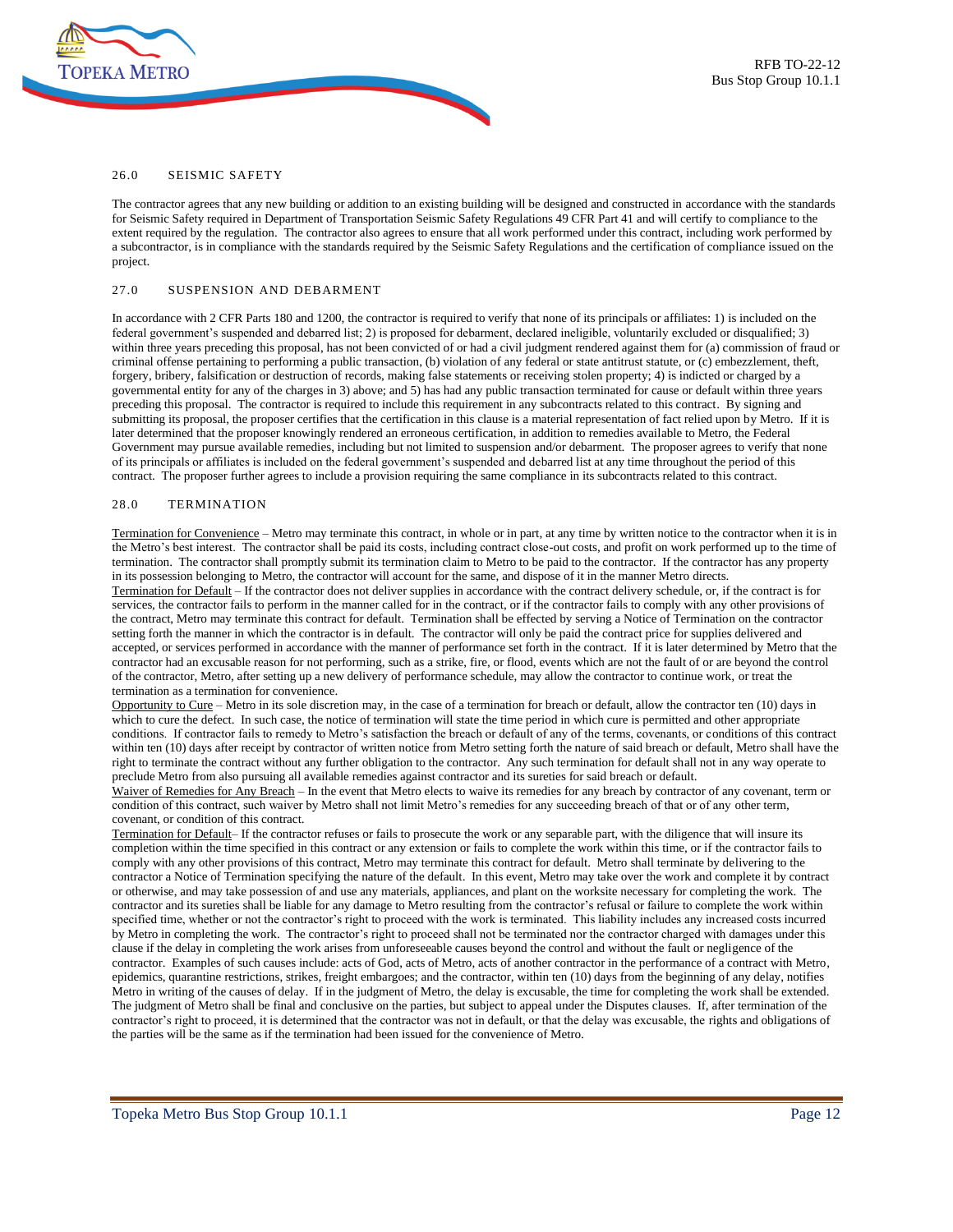

## **DISADVANTAGED BUSINESS ENTERPRISES (DBE) CERTIFICATION**

This contract is subject to the requirements of 49 CFR Part 26, *Participation by Disadvantaged Business Enterprises in Department of Transportation Financial Assistance Programs*. The national goal for participation of Disadvantaged Business Enterprises (DBE) is 10%. Metro's overall 2019-2022 goal for DBE participation is 2.00%; the race neutral goal is 1.12%, and the race conscious goal is 0.88%. There is no contract goal for this procurement.

The contractor shall not discriminate on the basis of race, color, national origin, or sex in the performance of this contract. The contractor shall carry out applicable requirements of 49 CFR Part 26 in the award and administration of this DOT-assisted contract. Failure by the contractor to carry out these requirements is a material breach of this contract, which may result in the termination of this contract or such other remedy as Metro deems appropriate. Each subcontract the contractor signs with a subcontractor must include the assurance in this paragraph (see 49 CFR 26.13(b)).

The contractor is required to pay its subcontractors performing work related to this contract for satisfactory performance of that work no later than 30 days after the contractor's receipt of payment for that work from Metro.

The contractor may not hold retainage from its subcontractors.

The contractor must promptly notify Metro, whenever a DBE subcontractor performing work related to this contract is terminated or fails to complete its work, and must make good faith efforts to engage another DBE subcontractor to perform at least the same amount of work. The contractor may not terminate any DBE subcontractor and perform that work through its own forces or those of an affiliate without prior written consent of Metro.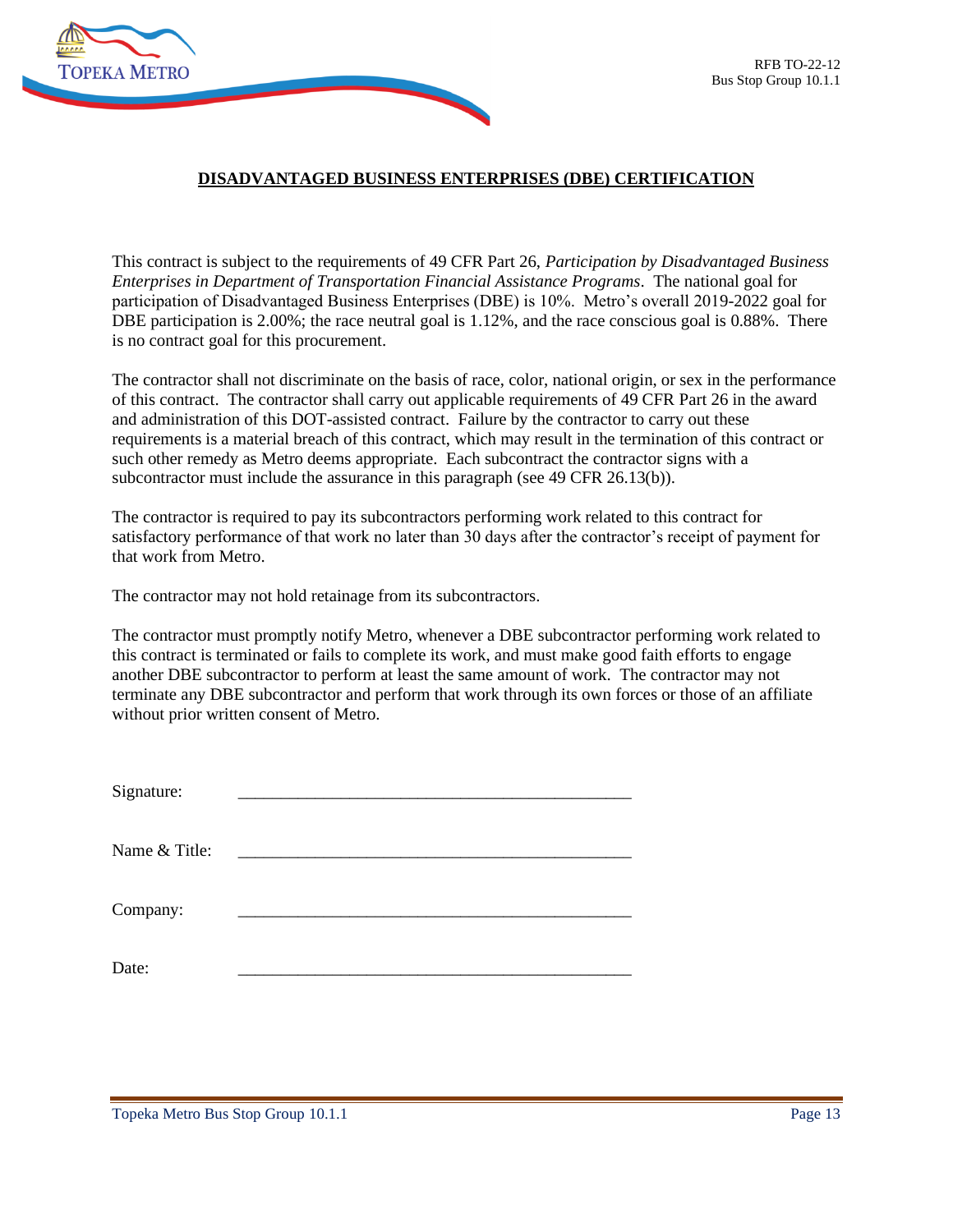

## **LOBBYING CERTIFICATION**

The undersigned contractor certifies, to the best of his or her knowledge and belief, that:

(1) No Federal appropriated funds have been paid or will be paid, by or on behalf of the undersigned, to any person for influencing or attempting to influence an officer or employee of an agency, a Member of Congress, an officer or employee of Congress, or an employee of a Member of Congress in connection with the awarding of any Federal contract, the making of any Federal grant, the making of any Federal loan, the entering into of any cooperative agreement, and the extension, continuation, renewal, amendment, or modification of any Federal contract, grant, loan or cooperative agreement.

(2) If any funds other than Federal appropriated funds have been paid or will be paid to any person for making lobbying contacts to an officer or employee of any agency, a Member of Congress, an officer or employee of Congress, or an employee of a Member of Congress in connection with this Federal contract, grant, loan or cooperative agreement, the undersigned shall complete and submit Standard Form LLL, "Disclosure Form to Report Lobbying," in accordance with its instructions. See 49 CFR 20.100.

(3) The undersigned shall require that the language of this certification be included in the award documents for all sub-awards at all tiers (including subcontracts, sub-grants, and contracts under grants, loans, and cooperative agreements) and that all sub-recipients shall certify and disclose accordingly. This certification is a material representation of fact upon which reliance was placed when this transaction was made or entered into. Submission of this certification is a prerequisite for making or entering into this transaction imposed by 31 USC. Any person who fails to file the required certification shall be subject to a civil penalty of not less than \$10,000 and not more than \$100,000 for each such failure. [Note: Pursuant to 31 USC  $1352(c)(1)-(2)(A)$ , any person who makes a prohibited expenditure or fails to file or amend a required certification or disclosure form shall be subject to a civil penalty of not less than \$10,000 and not more than \$100,000 for each such expenditure or failure. See 49 CFR 20.400.]

The undersigned contractor certifies or affirms the truthfulness and accuracy of each statement of its certification and disclosure, if any. In addition, the Contractor understands and agrees that the provisions of 31 USC 3801, et seq, apply to this certification and disclosure, if any.

| Signature:      |  |
|-----------------|--|
| Name and Title: |  |
|                 |  |
| Date:           |  |

Topeka Metro Bus Stop Group 10.1.1 Page 14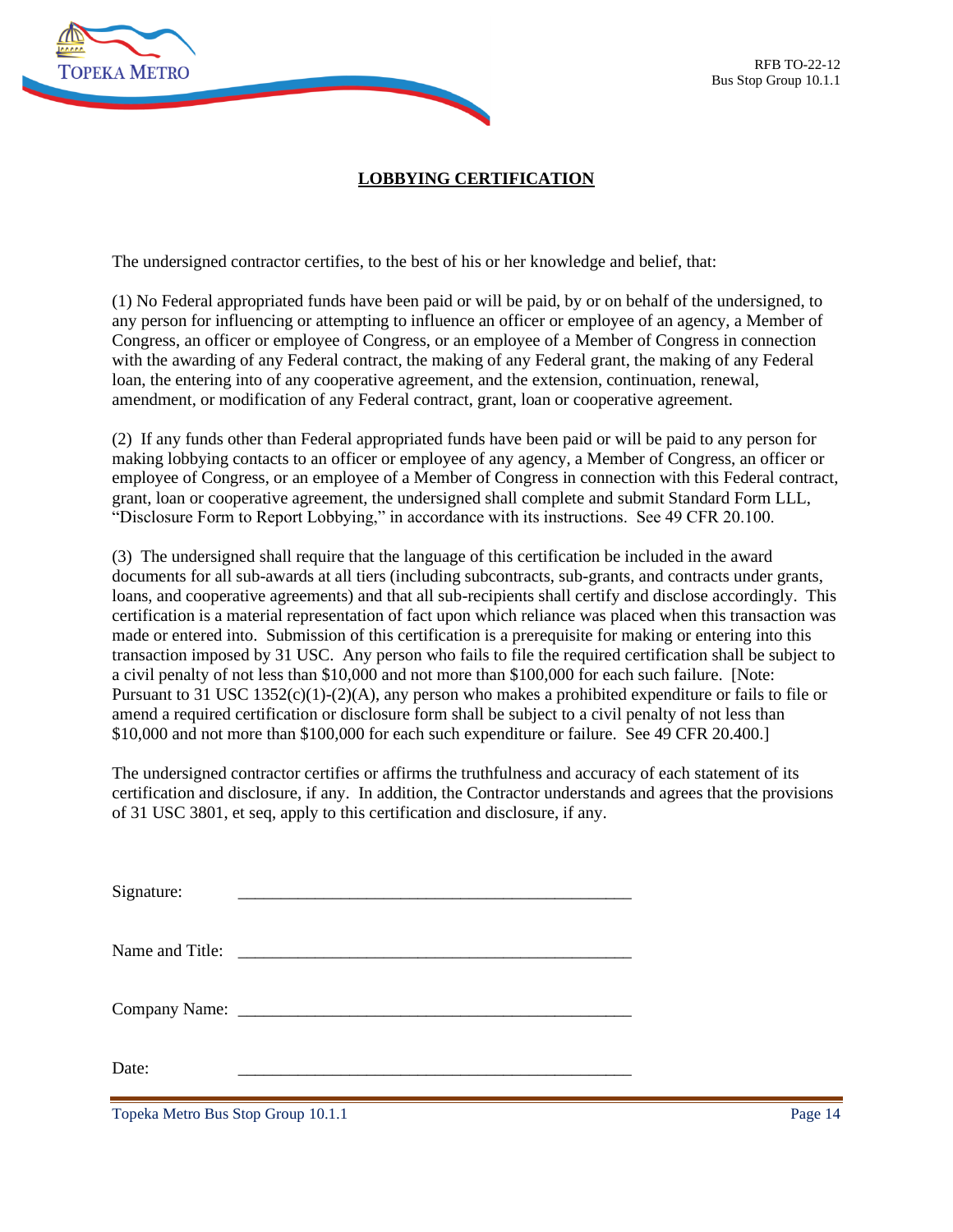

## **NON-COLLUSION CERTIFICATION**

This is my sworn statement to certify that this proposal was not made in the interest of or on behalf of any undisclosed entity. This proposal is not collusive.

This proposer has not been a party to any agreement or collusion in restraint of freedom of competition by agreement to bid a fixed price, to refrain from bidding, or otherwise. This proposer has not, directly or indirectly, by agreement, communication or conference with anyone, attempted to induce action prejudicial to the interest of Topeka Metropolitan Transit Authority, or of any proposer, or anyone else interested in the proposed contract.

| Signature:    |  |
|---------------|--|
| Name & Title: |  |
| Company:      |  |
| Date:         |  |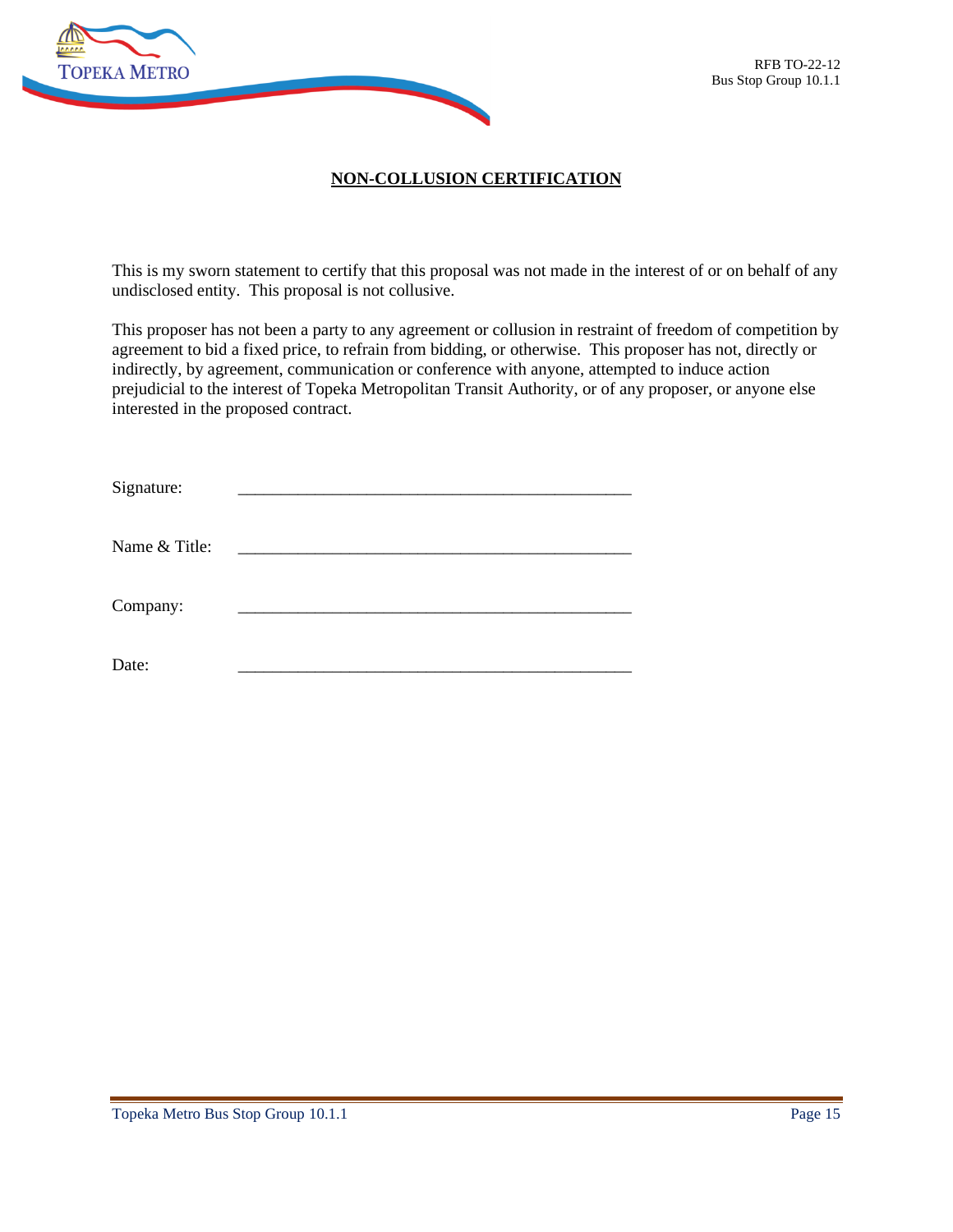

## **SEISMIC SAFETY CERTIFICATION**

The contractor agrees that any new building or addition to an existing building will be designed and constructed in accordance with the standards for Seismic Safety required in Department of Transportation Seismic Safety Regulations 49 CFR Part 41 and will certify to compliance to the extent required by the regulation. The contractor also agrees to ensure that all work performed under this contract, including work performed by a subcontractor, will be in compliance with the standards required by the Seismic Safety Regulations and the certification of compliance issued on the project.

| Signature:    |  |  |
|---------------|--|--|
| Name & Title: |  |  |
| Company:      |  |  |
| Date:         |  |  |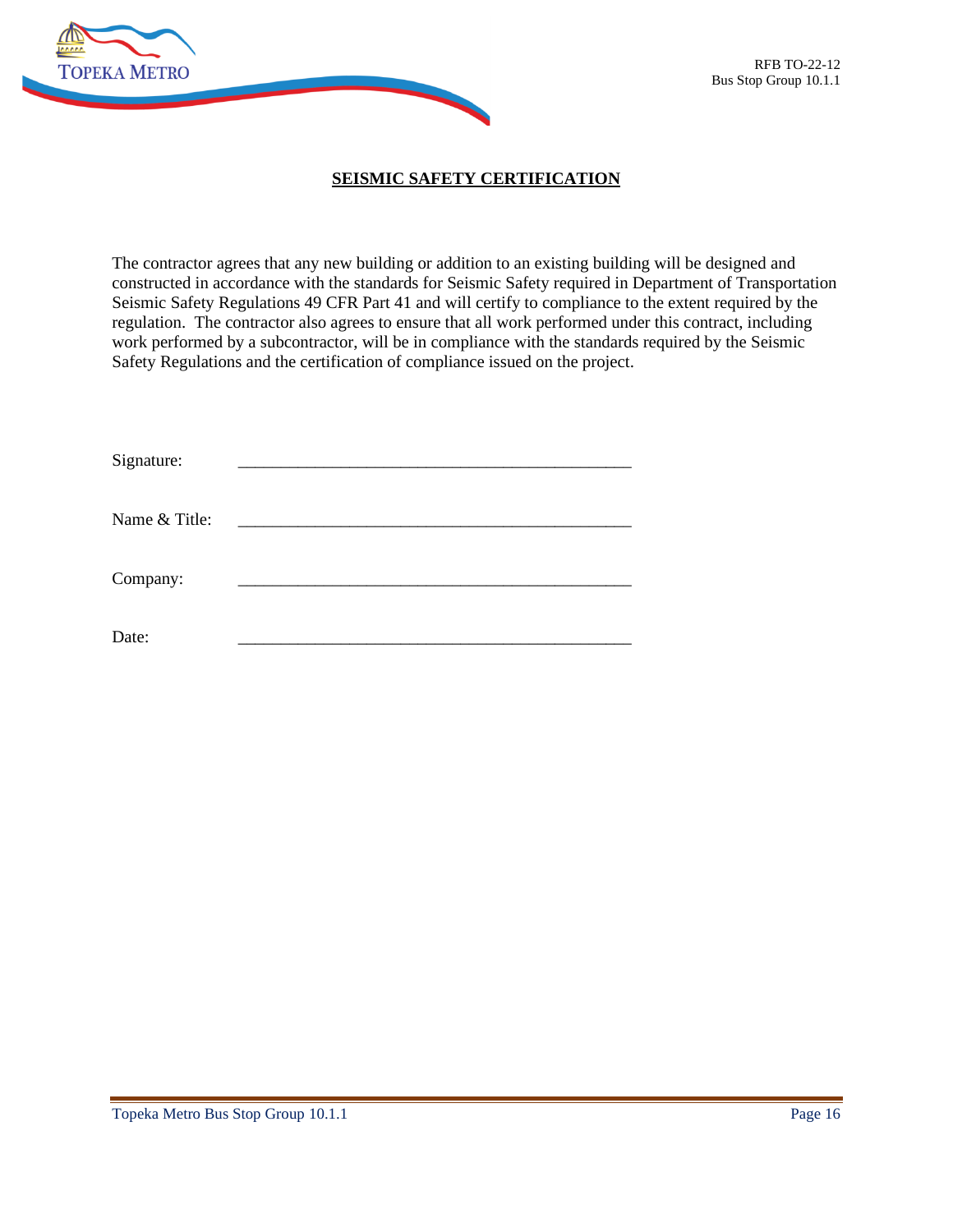# **SUSPENSION / DEBARMENT CERTIFICATION In regard to 2 CFR Parts 180 and 1200**

In accordance with 2 CFR Parts 180 and 1200, the contractor is required to verify that none of its principals or affiliates:

- 1) is included on the federal government's suspended and debarred list;
- 2) is proposed for debarment, declared ineligible, voluntarily excluded or disqualified;
- 3) within three years preceding this proposal, has been convicted of or had a civil judgment rendered against them for (a) commission of fraud or criminal offense pertaining to performing a public transaction, (b) violation of any federal or state antitrust statute, or (c) embezzlement, theft, forgery, bribery, falsification or destruction of records, making false statements or receiving stolen property;
- 4) is indicted or charged by a governmental entity for any of the charges in 3) above; and
- 5) has had any public transaction terminated for cause or default within three years preceding this proposal.

The contractor is required to include this requirement in any subcontracts related to this contract.

By signing and submitting its proposal, the proposer certifies that the certification in this clause is a material representation of fact relied upon by Metro. If it is later determined that the proposer knowingly rendered an erroneous certification, in addition to remedies available to Metro, the Federal Government may pursue available remedies, including but not limited to suspension and/or debarment. The proposer agrees to verify that none of its principals or affiliates is included on the federal government's suspended and debarred list at any time throughout the period of this contract. The proposer further agrees to include a provision requiring the same compliance in its subcontracts related to this contract.

| Signature: |  |
|------------|--|
|            |  |
|            |  |
| Date:      |  |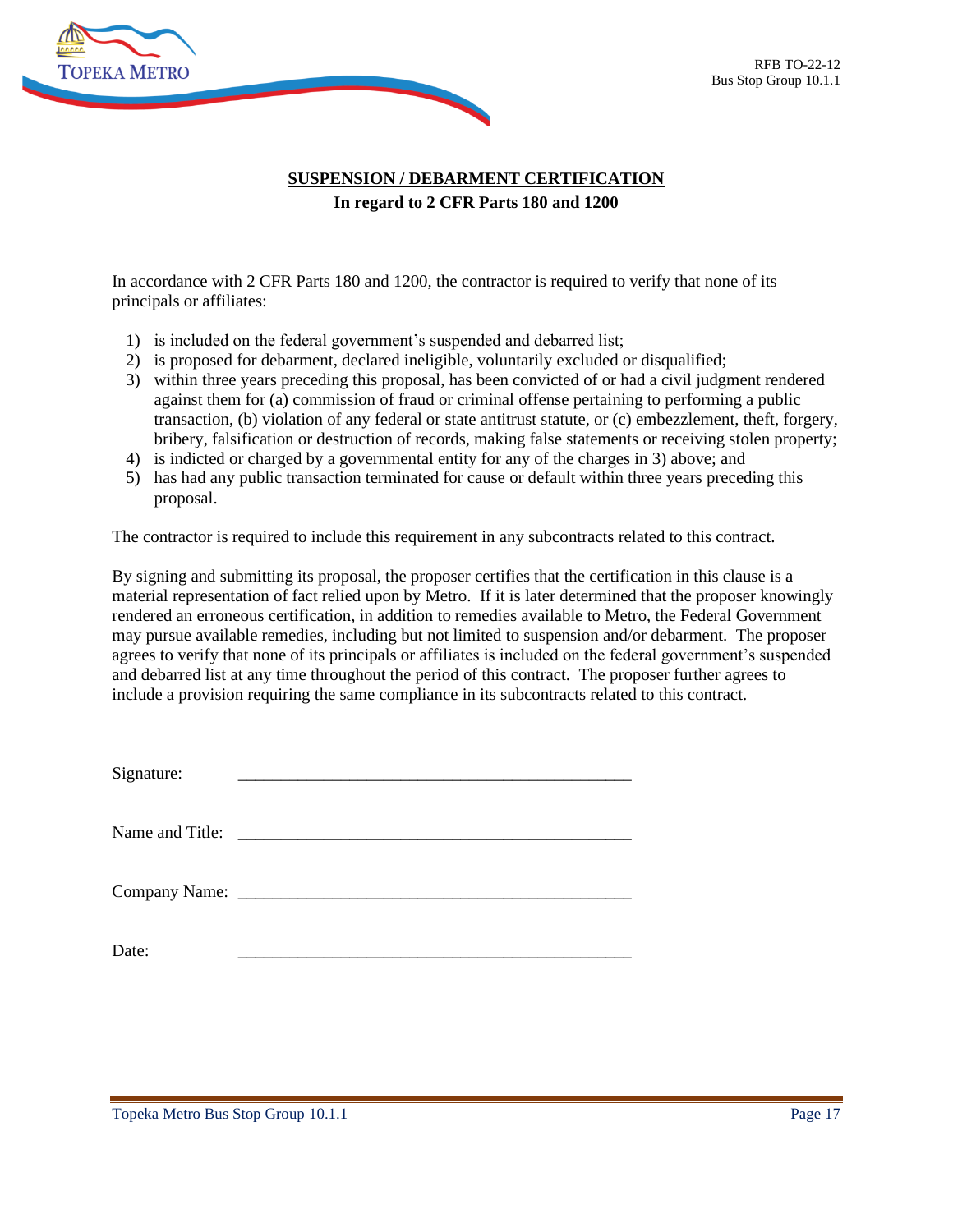

# **WAGE RATES AND FRINGES CERTIFICATION Davis-Bacon Requirements**

The undersigned, being duly authorized to sign and act for the proposer, hereby certifies that all parties involved in the Project as specified in this RFB will pay wage rates and fringes in accordance with the Davis-Bacon requirements, and in conformance with the appropriate US Department of Labor decision.

| Signature:    |  |
|---------------|--|
| Name & Title: |  |
| Company:      |  |
| Date:         |  |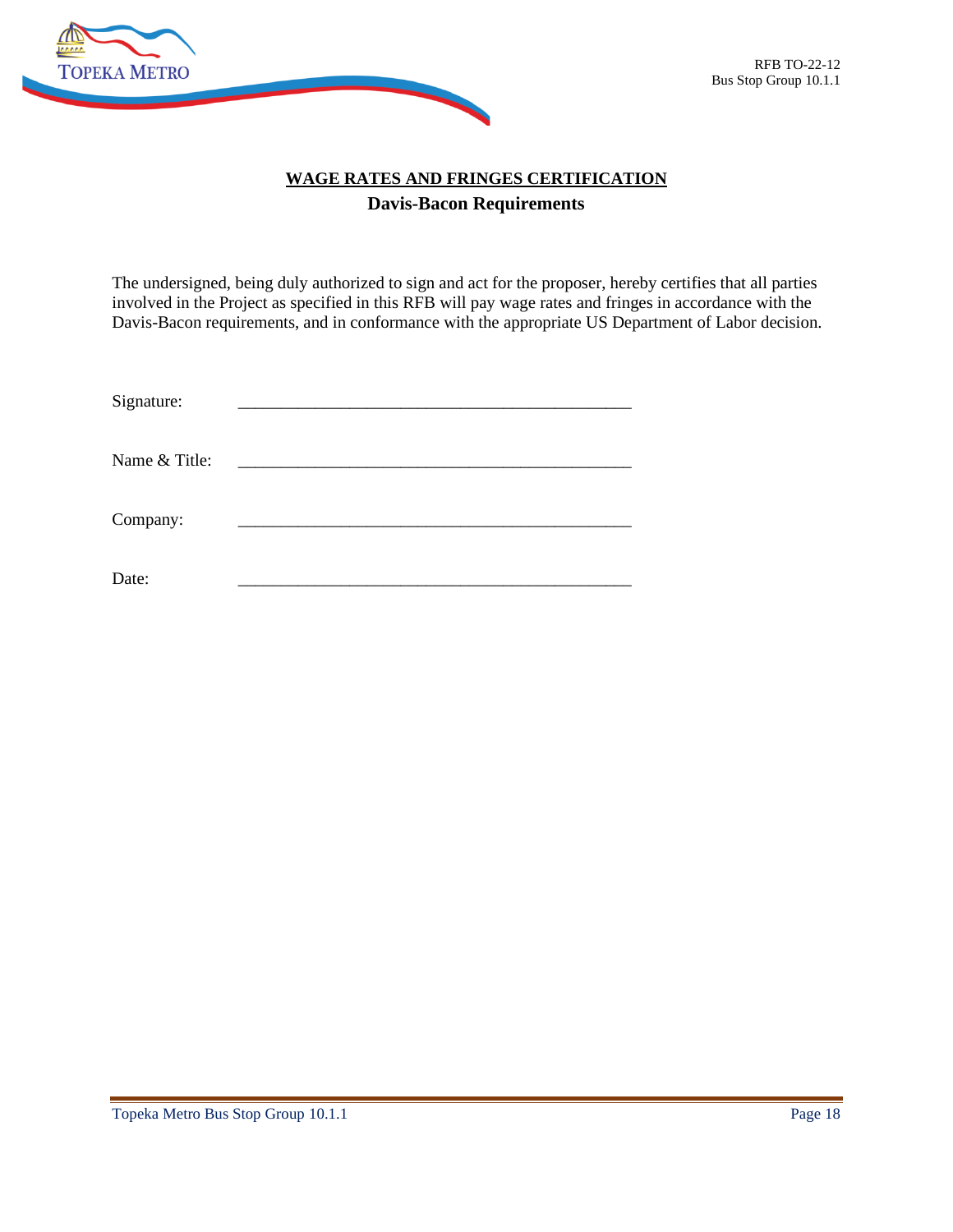

## **PRICE QUOTE SUMMARY**

Proposer:

### **Site**

|                     |                            | Total Cost |
|---------------------|----------------------------|------------|
| $OAK-44$            | NE Seward & NE Sumner SE   |            |
| $OAK-45$            | NE Sardou & NE Strait NW   |            |
| E06-18              | SE 6th & SW Lawrence NE    |            |
| E06-19              | SE 6th & SW Rice NE        |            |
| $CAL-17$            | SE 23rd & SE Market MB     |            |
| W <sub>10-34</sub>  | SW 10th & SW Meadow SE     |            |
| $IND-18$            | $SE$ 21st $\&$ SE Adams MB |            |
| $IND-19$            | Tarc $&$ SW 42nd MB        |            |
| $IND-20$            | SW 37th & SW Kirklawn SW   |            |
| $IND-21$            | SE Indiana & SE 23rd NW    |            |
| WAS-27              | SW 8th & SW Polk MB        |            |
| W <sub>10</sub> -35 | SW Wanamaker & SW 11th NW  |            |
| W <sub>10-36</sub>  | SW Wanamaker & SW 11th MB  |            |
| W <sub>10-37</sub>  | SW 10th & SW Lindenwood MB |            |
| Other items (list): |                            |            |
|                     |                            |            |
|                     |                            |            |
|                     |                            |            |

Total Bid Price \_\_\_\_\_\_\_\_\_\_\_\_\_\_\_\_

Equipment and Materials \_\_\_\_\_\_\_\_\_\_\_\_\_\_\_\_  $Labor$ Profit Total Bid Price \_\_\_\_\_\_\_\_\_\_\_\_\_\_\_\_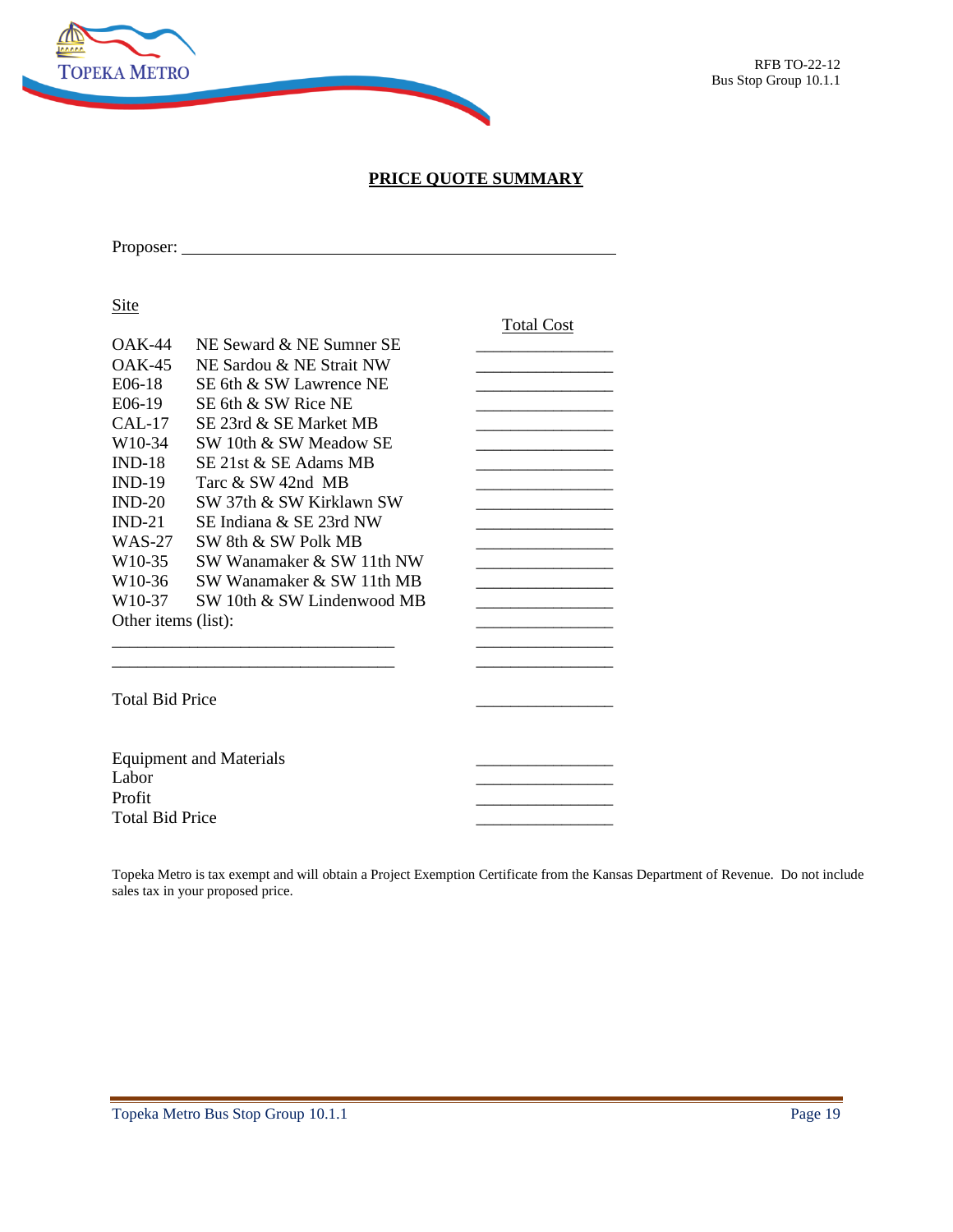

<u> 1980 - Jan James Barnett, fransk politik (d. 1980)</u>

Proposer:

Site: OAK-44 - NE Seward & NE Sumner SE

| Item           | Description                      | Quantity                                              | Unit      | <b>Unit Price</b>                               | <b>Total Amount</b> |
|----------------|----------------------------------|-------------------------------------------------------|-----------|-------------------------------------------------|---------------------|
| $\mathbf{1}$   | <b>Pavement Removal</b>          |                                                       | SY        | <u> 1989 - Johann Barnett, fransk politiker</u> |                     |
| $\overline{2}$ | 5" Non-Reinforced Concrete Pad   | $\frac{1}{2}$ , and $\frac{1}{2}$ , and $\frac{1}{2}$ | <b>SY</b> |                                                 |                     |
| 3              | $4"$ Aggregate Base - Type AB-3  |                                                       | SY        |                                                 |                     |
| $\overline{4}$ | 4" Concrete Sidewalk             |                                                       | <b>SF</b> | <u> 1990 - Johann Barbara, martin a</u>         |                     |
| 5              | 6" Integral Curb                 | $\overline{\phantom{a}}$                              | LF        |                                                 |                     |
| 6              | Sodding                          | $\frac{1}{1}$                                         | LS        |                                                 |                     |
| $\overline{7}$ | <b>Traffic Control</b>           | <u>and the state</u>                                  | LS        |                                                 |                     |
| 8              | <b>Construction Staking</b>      |                                                       | LS        | <u> 1989 - Johann Barbara, martin a</u>         |                     |
| 9              | <b>Temporary Erosion Control</b> |                                                       | LS        | <u> 1990 - Johann Barbara, martin a</u>         |                     |
| 10             | Retaining Wall                   | <u>and the state</u>                                  | LF        |                                                 |                     |
| 11             | Earthwork                        |                                                       | LS        |                                                 |                     |
| 12             | Permit                           | <u>and the state</u>                                  | LS        |                                                 |                     |
| 13             |                                  | $\overline{\phantom{a}}$                              |           |                                                 |                     |
| 14             |                                  |                                                       |           |                                                 |                     |
| 15             |                                  |                                                       |           |                                                 |                     |
| Total          |                                  |                                                       |           |                                                 |                     |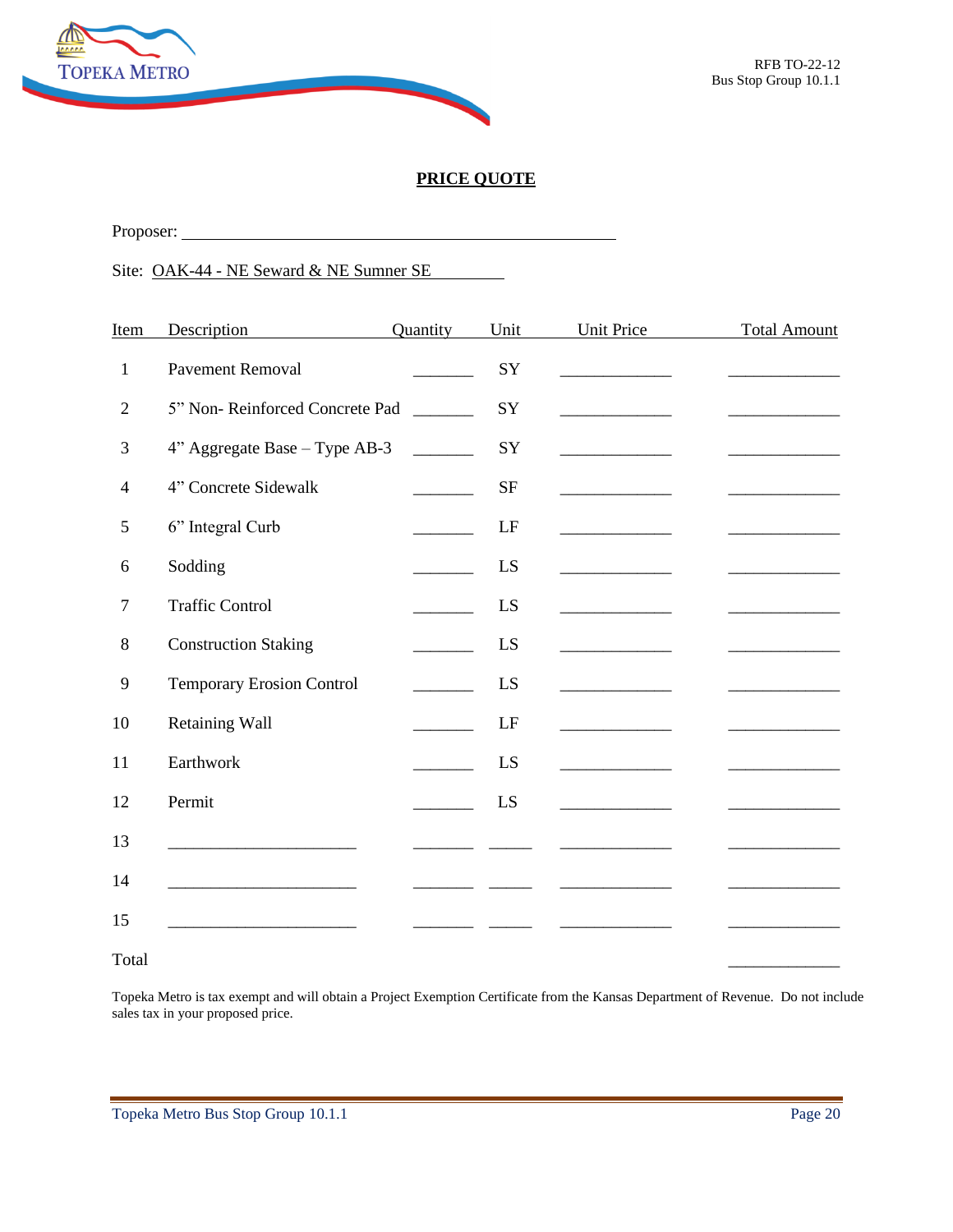

Proposer:

Site: OAK-45 - NE Sardou & NE Strait NW

| Item           | Description                                                                                                          | Quantity                                                                                                                             | Unit      | <b>Unit Price</b>                                                                                                      | <b>Total Amount</b>                     |
|----------------|----------------------------------------------------------------------------------------------------------------------|--------------------------------------------------------------------------------------------------------------------------------------|-----------|------------------------------------------------------------------------------------------------------------------------|-----------------------------------------|
| $\mathbf{1}$   | Pavement Removal                                                                                                     |                                                                                                                                      | SY        |                                                                                                                        |                                         |
| $\overline{2}$ | 5" Non-Reinforced Concrete Pad                                                                                       |                                                                                                                                      | SY        | <u> 1989 - Johann Barbara, martin e</u>                                                                                |                                         |
| 3              | 4" Aggregate Base - Type AB-3                                                                                        |                                                                                                                                      | SY        |                                                                                                                        | <u> 1980 - Johann Barbara, martin a</u> |
| $\overline{4}$ | 4" Concrete Sidewalk                                                                                                 |                                                                                                                                      | <b>SF</b> | <u> 1989 - Johann Barbara, martin a</u>                                                                                |                                         |
| $\mathfrak{S}$ | 6" Integral Curb                                                                                                     |                                                                                                                                      | LF        | ________________________                                                                                               |                                         |
| 6              | Sodding                                                                                                              | <u> Louis Colle</u>                                                                                                                  | LS        |                                                                                                                        |                                         |
| $\tau$         | <b>Traffic Control</b>                                                                                               |                                                                                                                                      | LS        |                                                                                                                        |                                         |
| 8              | <b>Construction Staking</b>                                                                                          |                                                                                                                                      | LS        |                                                                                                                        |                                         |
| 9              | <b>Temporary Erosion Control</b>                                                                                     |                                                                                                                                      | LS        | <u> 1989 - Johann Barbara, martin a</u>                                                                                |                                         |
| 10             | Retaining Wall                                                                                                       | $\begin{array}{c} \begin{array}{c} \begin{array}{c} \begin{array}{c} \end{array} \\ \end{array} \end{array} \end{array} \end{array}$ | LF        | <u> Listen de Carlos de Carlos de Carlos de Carlos de Carlos de Carlos de Carlos de Carlos de Carlos de Carlos de </u> |                                         |
| 11             | Earthwork                                                                                                            |                                                                                                                                      | LS        |                                                                                                                        |                                         |
| 12             | Permit                                                                                                               |                                                                                                                                      | LS        |                                                                                                                        |                                         |
| 13             |                                                                                                                      |                                                                                                                                      |           |                                                                                                                        |                                         |
| 14             | <u> 1989 - Johann Barbara, martin amerikan basar dan basa dan basar dalam basa dalam basa dalam basa dalam basa </u> |                                                                                                                                      |           |                                                                                                                        |                                         |
| 15             |                                                                                                                      |                                                                                                                                      |           |                                                                                                                        |                                         |
| Total          |                                                                                                                      |                                                                                                                                      |           |                                                                                                                        |                                         |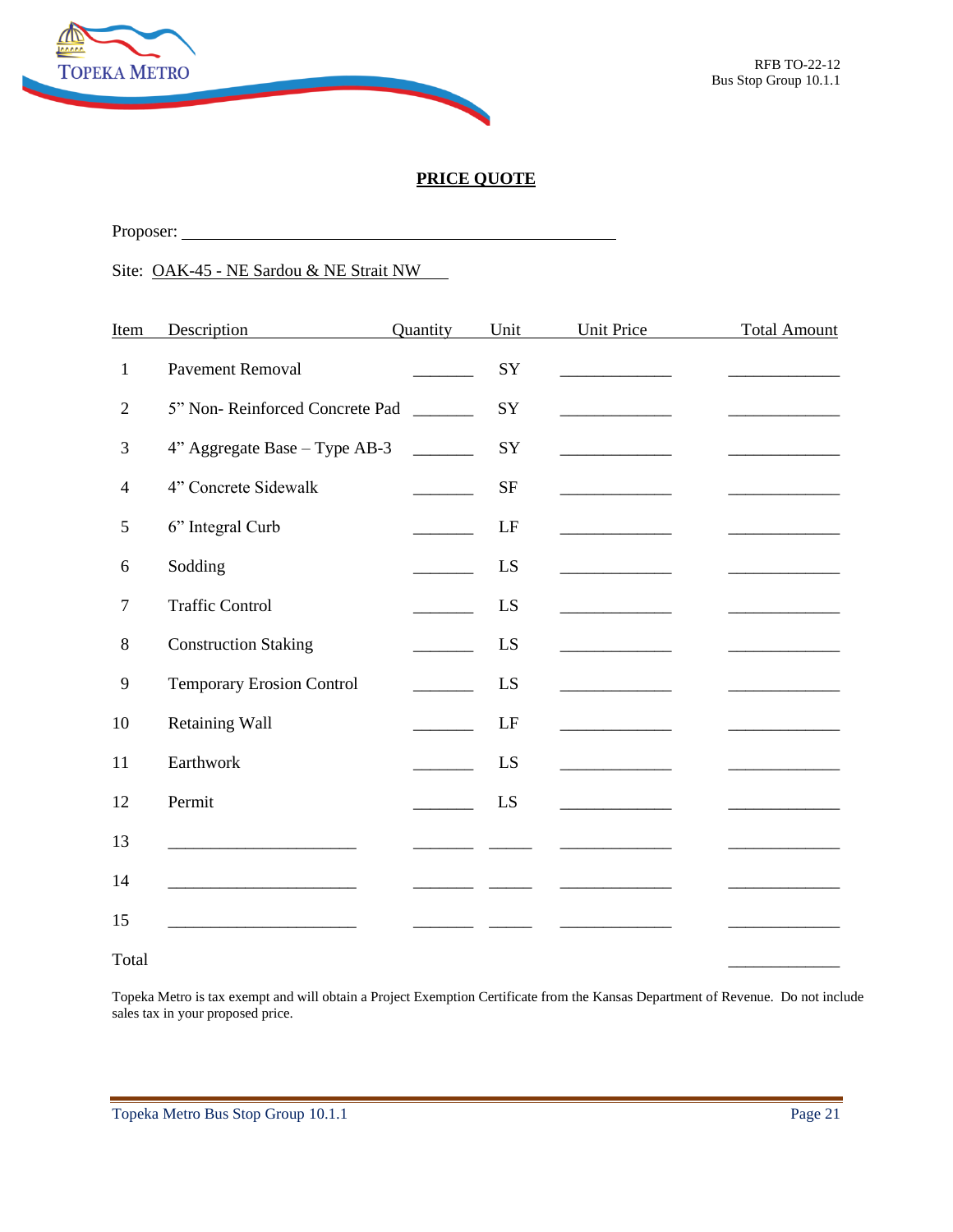

Proposer:

Site: E06-18 - SE 6th & SW Lawrence NE

| Item           | Description                                             | Quantity                          | Unit      | <b>Unit Price</b>                       | <b>Total Amount</b> |
|----------------|---------------------------------------------------------|-----------------------------------|-----------|-----------------------------------------|---------------------|
| 1              | Pavement Removal                                        |                                   | SY        | <u> 1989 - Johann Barbara, martxa a</u> |                     |
| $\overline{2}$ | 5" Non-Reinforced Concrete Pad                          |                                   | SY        | $\frac{1}{2}$                           |                     |
| 3              | 4" Aggregate Base - Type AB-3                           |                                   | SY        |                                         |                     |
| $\overline{4}$ | 4" Concrete Sidewalk                                    |                                   | <b>SF</b> | <u> 1989 - Johann Barn, mars et al.</u> |                     |
| 5              | 6" Integral Curb                                        | $\frac{1}{1}$                     | LF        |                                         |                     |
| 6              | Sodding                                                 |                                   | LS        |                                         |                     |
| $\overline{7}$ | <b>Traffic Control</b>                                  |                                   | LS        |                                         |                     |
| 8              | <b>Construction Staking</b>                             |                                   | LS        | <u> 1989 - Johann Barbara, martin a</u> |                     |
| 9              | <b>Temporary Erosion Control</b>                        |                                   | LS        | <u> 1990 - Johann Barbara, martin a</u> |                     |
| 10             | Retaining Wall                                          | $\mathcal{L} = \{ \mathcal{L} \}$ | LF        |                                         |                     |
| 11             | Earthwork                                               |                                   | LS        |                                         |                     |
| 12             | Permit                                                  |                                   | LS        |                                         |                     |
| 13             |                                                         |                                   |           |                                         |                     |
| 14             | <u> 1989 - Johann Barbara, martin amerikan basar da</u> |                                   |           |                                         |                     |
| 15             |                                                         |                                   |           |                                         |                     |
| Total          |                                                         |                                   |           |                                         |                     |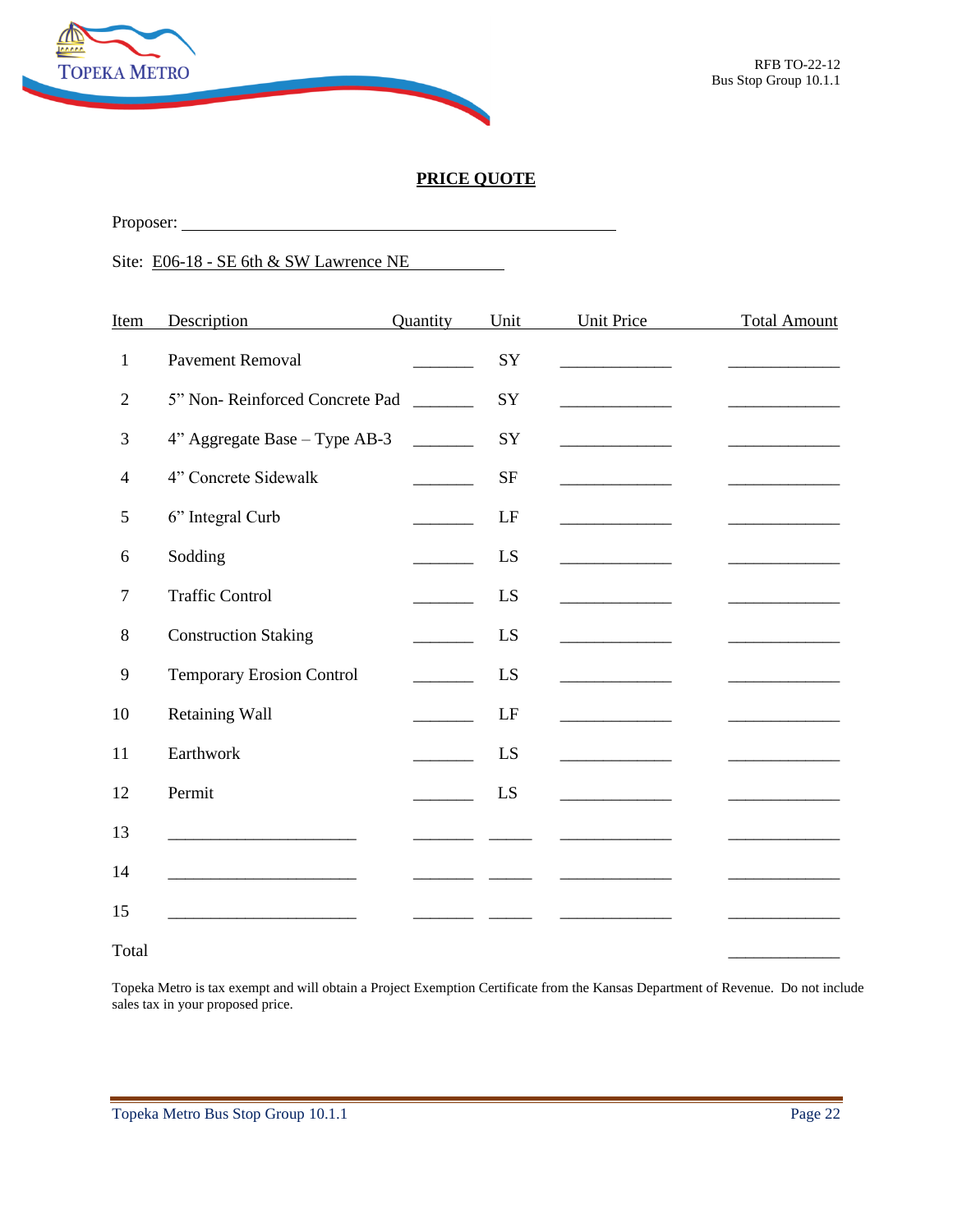

Proposer:

Site: E06-19 - SE 6th & SW Rice NE

| Item           | Description                      | Quantity                  | Unit      | <b>Unit Price</b>                                                                                                    | <b>Total Amount</b>                               |
|----------------|----------------------------------|---------------------------|-----------|----------------------------------------------------------------------------------------------------------------------|---------------------------------------------------|
| 1              | <b>Pavement Removal</b>          |                           | SY        | <u> 1989 - Johann Barbara, martxa a</u>                                                                              |                                                   |
| $\overline{2}$ | 5" Non-Reinforced Concrete Pad   |                           | SY        |                                                                                                                      |                                                   |
| 3              | 4" Aggregate Base - Type AB-3    | <u> Liberal College (</u> | SY        |                                                                                                                      | <u> 1989 - Johann Barnett, fransk politiker (</u> |
| $\overline{4}$ | 4" Concrete Sidewalk             |                           | <b>SF</b> | <u> 1990 - Johann Barbara, martin a</u>                                                                              |                                                   |
| 5              | 6" Integral Curb                 |                           | LF        | <u> 1989 - Johann Barbara, martin a</u>                                                                              |                                                   |
| 6              | Sodding                          |                           | LS        | <u> 1989 - Johann Barbara, martin e</u>                                                                              |                                                   |
| $\overline{7}$ | <b>Traffic Control</b>           |                           | LS        | <u> 1980 - Johann Barn, mars ar breithinn ar breithinn ar breithinn ar breithinn ar breithinn ar breithinn ar br</u> |                                                   |
| 8              | <b>Construction Staking</b>      |                           | LS        |                                                                                                                      |                                                   |
| 9              | <b>Temporary Erosion Control</b> | <u>and the state</u>      | LS        |                                                                                                                      |                                                   |
| 10             | <b>Retaining Wall</b>            | $\overline{\phantom{a}}$  | LF        |                                                                                                                      |                                                   |
| 11             | Earthwork                        |                           | LS        |                                                                                                                      |                                                   |
| 12             | Permit                           |                           | LS        | <u> 1989 - Jan Alexandro III, politik pozitivni predstavanja pod predstavanja po</u>                                 |                                                   |
| 13             |                                  |                           |           |                                                                                                                      |                                                   |
| 14             |                                  |                           |           |                                                                                                                      |                                                   |
| 15             |                                  |                           |           |                                                                                                                      |                                                   |
| Total          |                                  |                           |           |                                                                                                                      |                                                   |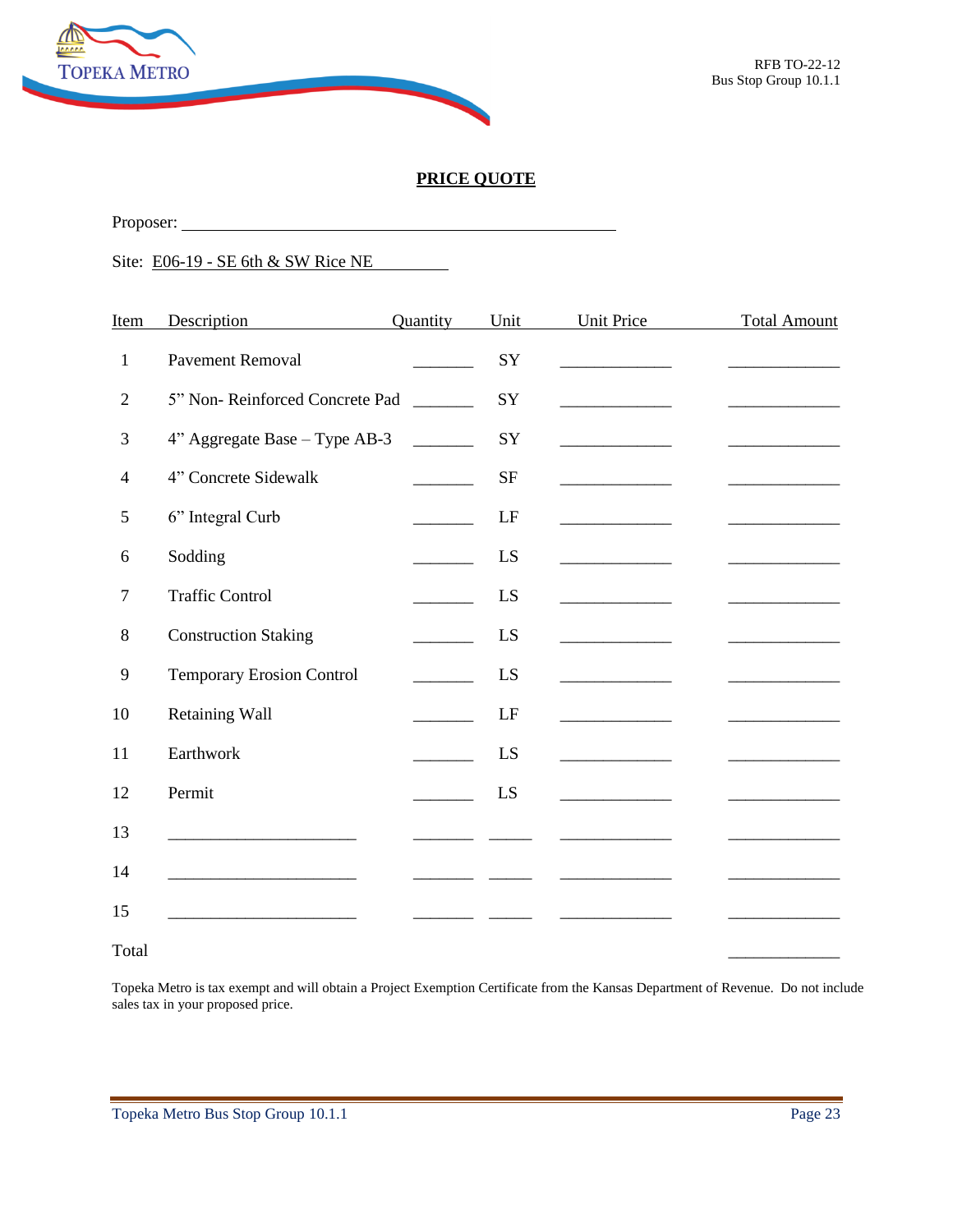

Proposer:

Site: CAL-17 - SE 23rd & SE Market MB

| Item           | Description                      | Quantity                 | Unit      | <b>Unit Price</b>                                                                                                                                                                                                                    | <b>Total Amount</b>                               |
|----------------|----------------------------------|--------------------------|-----------|--------------------------------------------------------------------------------------------------------------------------------------------------------------------------------------------------------------------------------------|---------------------------------------------------|
| 1              | Pavement Removal                 |                          | SY        | the control of the control of the                                                                                                                                                                                                    |                                                   |
| $\overline{2}$ | 5" Non-Reinforced Concrete Pad   |                          | SY        |                                                                                                                                                                                                                                      | the control of the control of the control of      |
| 3              | 4" Aggregate Base - Type AB-3    |                          | SY        |                                                                                                                                                                                                                                      | <u> 1989 - Johann Barnett, fransk politiker (</u> |
| 4              | 4" Concrete Sidewalk             |                          | <b>SF</b> | the control of the control of the control of                                                                                                                                                                                         |                                                   |
| 5              | 6" Integral Curb                 |                          | LF        | <u> 1990 - Johann Barbara, martin a</u>                                                                                                                                                                                              |                                                   |
| 6              | Sodding                          |                          | LS        |                                                                                                                                                                                                                                      |                                                   |
| $\overline{7}$ | <b>Traffic Control</b>           |                          | LS        |                                                                                                                                                                                                                                      |                                                   |
| 8              | <b>Construction Staking</b>      |                          | LS        | <u> 1980 - Jan Stein Stein Stein Stein Stein Stein Stein Stein Stein Stein Stein Stein Stein Stein Stein Stein Stein Stein Stein Stein Stein Stein Stein Stein Stein Stein Stein Stein Stein Stein Stein Stein Stein Stein Stein</u> |                                                   |
| 9              | <b>Temporary Erosion Control</b> | <u>and the state</u>     | LS        |                                                                                                                                                                                                                                      |                                                   |
| 10             | Retaining Wall                   | $\overline{\phantom{a}}$ | LF        |                                                                                                                                                                                                                                      |                                                   |
| 11             | Earthwork                        |                          | LS        |                                                                                                                                                                                                                                      |                                                   |
| 12             | Permit                           |                          | LS        | <u> 1989 - Jan Alexandro III, politik pozitivni predstavanja pozitivni predstavanja pozitivni predstavanja pozitiv</u>                                                                                                               |                                                   |
| 13             |                                  |                          |           |                                                                                                                                                                                                                                      |                                                   |
| 14             |                                  |                          |           |                                                                                                                                                                                                                                      |                                                   |
| 15             |                                  |                          |           |                                                                                                                                                                                                                                      |                                                   |
| Total          |                                  |                          |           |                                                                                                                                                                                                                                      |                                                   |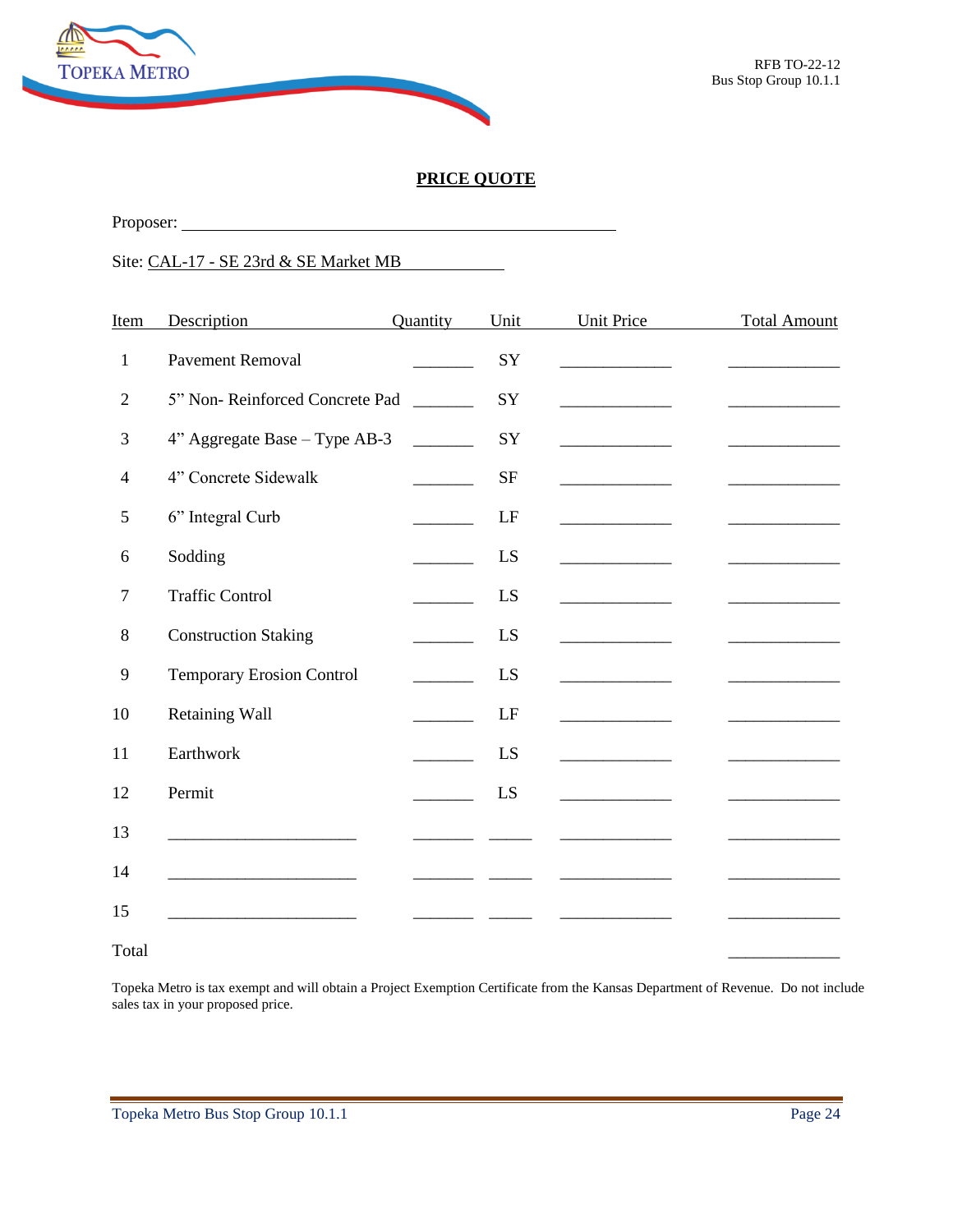

Proposer:

# Site: W10-34 - SW 10th & SW Meadow SE

| Item           | Description                      | Quantity                  | Unit      | <b>Unit Price</b>                                                                    | <b>Total Amount</b>                               |
|----------------|----------------------------------|---------------------------|-----------|--------------------------------------------------------------------------------------|---------------------------------------------------|
| 1              | <b>Pavement Removal</b>          |                           | SY        | <u> 1989 - Johann Barbara, martxa a</u>                                              |                                                   |
| $\overline{2}$ | 5" Non-Reinforced Concrete Pad   |                           | SY        |                                                                                      |                                                   |
| 3              | 4" Aggregate Base - Type AB-3    | <u> Liberal College (</u> | SY        |                                                                                      | <u> 1989 - Johann Barnett, fransk politiker (</u> |
| $\overline{4}$ | 4" Concrete Sidewalk             |                           | <b>SF</b> | <u> 1990 - Johann Barbara, martin a</u>                                              |                                                   |
| 5              | 6" Integral Curb                 |                           | LF        | <u> 1989 - Johann Barbara, martin a</u>                                              |                                                   |
| 6              | Sodding                          |                           | LS        | <u> 1989 - Johann Barbara, martin e</u>                                              |                                                   |
| $\overline{7}$ | <b>Traffic Control</b>           |                           | LS        |                                                                                      |                                                   |
| 8              | <b>Construction Staking</b>      |                           | LS        |                                                                                      |                                                   |
| 9              | <b>Temporary Erosion Control</b> | <u>and the state</u>      | LS        |                                                                                      |                                                   |
| 10             | <b>Retaining Wall</b>            | $\overline{\phantom{a}}$  | LF        |                                                                                      |                                                   |
| 11             | Earthwork                        |                           | LS        |                                                                                      |                                                   |
| 12             | Permit                           |                           | LS        | <u> 1989 - Jan Alexandro III, politik pozitivni predstavanja pod predstavanja po</u> |                                                   |
| 13             |                                  |                           |           |                                                                                      |                                                   |
| 14             |                                  |                           |           |                                                                                      |                                                   |
| 15             |                                  |                           |           |                                                                                      |                                                   |
| Total          |                                  |                           |           |                                                                                      |                                                   |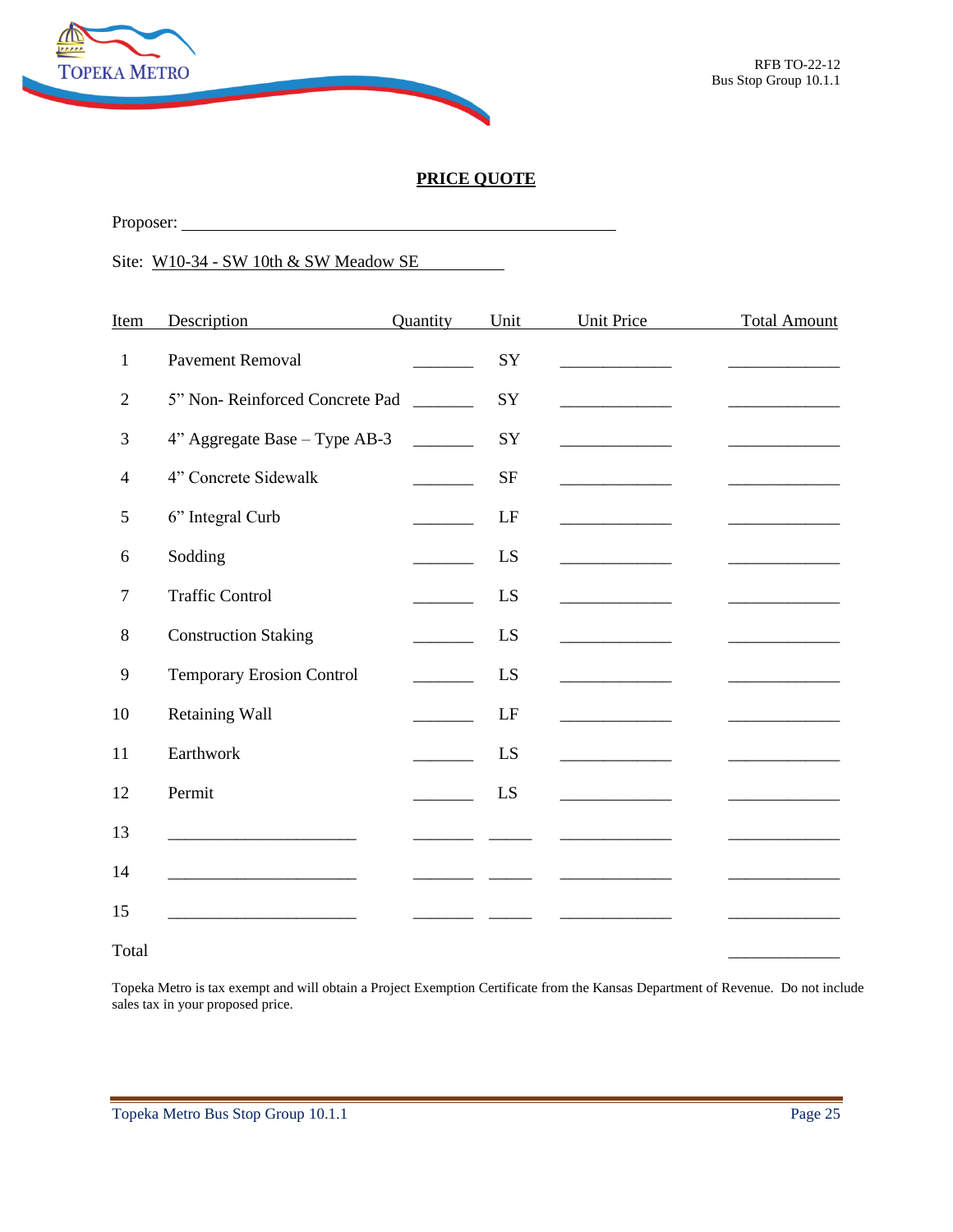

Proposer:

Site: IND-18 - SE 21st & SE Adams MB

| Item           | Description                      | Quantity                                          | Unit      | <b>Unit Price</b>                                                                                                                                                                                                                    | <b>Total Amount</b>                          |
|----------------|----------------------------------|---------------------------------------------------|-----------|--------------------------------------------------------------------------------------------------------------------------------------------------------------------------------------------------------------------------------------|----------------------------------------------|
| 1              | <b>Pavement Removal</b>          |                                                   | SY        | <u> 1989 - Johann Barbara, martin a</u>                                                                                                                                                                                              |                                              |
| $\overline{2}$ | 5" Non-Reinforced Concrete Pad   |                                                   | SY        |                                                                                                                                                                                                                                      |                                              |
| 3              | 4" Aggregate Base - Type AB-3    |                                                   | SY        |                                                                                                                                                                                                                                      | the control of the control of the control of |
| 4              | 4" Concrete Sidewalk             |                                                   | <b>SF</b> | <u> 1989 - Johann Barbara, martin a</u>                                                                                                                                                                                              |                                              |
| 5              | 6" Integral Curb                 |                                                   | LF        | <u> 1990 - Johann Barbara, martin a</u>                                                                                                                                                                                              |                                              |
| 6              | Sodding                          | $\frac{1}{2}$ and $\frac{1}{2}$ and $\frac{1}{2}$ | LS        | <u> 1989 - Johann Barbara, martin a</u>                                                                                                                                                                                              |                                              |
| $\overline{7}$ | <b>Traffic Control</b>           |                                                   | LS        |                                                                                                                                                                                                                                      |                                              |
| 8              | <b>Construction Staking</b>      |                                                   | LS        | <u> 1989 - Jan Alexandria de Alexandro de Alexandro de Alexandro de Alexandro de Alexandro de Alexandro de Alexandro de Alexandro de Alexandro de Alexandro de Alexandro de Alexandro de Alexandro de Alexandro de Alexandro de </u> |                                              |
| 9              | <b>Temporary Erosion Control</b> |                                                   | LS        |                                                                                                                                                                                                                                      |                                              |
| 10             | Retaining Wall                   | $\overline{\phantom{a}}$                          | LF        |                                                                                                                                                                                                                                      |                                              |
| 11             | Earthwork                        |                                                   | LS        |                                                                                                                                                                                                                                      |                                              |
| 12             | Permit                           |                                                   | LS        | <u> 1989 - Jan Alexandro III, politik pozitivni predstavanja pod predstavanja po</u>                                                                                                                                                 |                                              |
| 13             |                                  | $\overline{\phantom{a}}$                          |           |                                                                                                                                                                                                                                      |                                              |
| 14             |                                  |                                                   |           |                                                                                                                                                                                                                                      |                                              |
| 15             |                                  |                                                   |           |                                                                                                                                                                                                                                      |                                              |
| Total          |                                  |                                                   |           |                                                                                                                                                                                                                                      |                                              |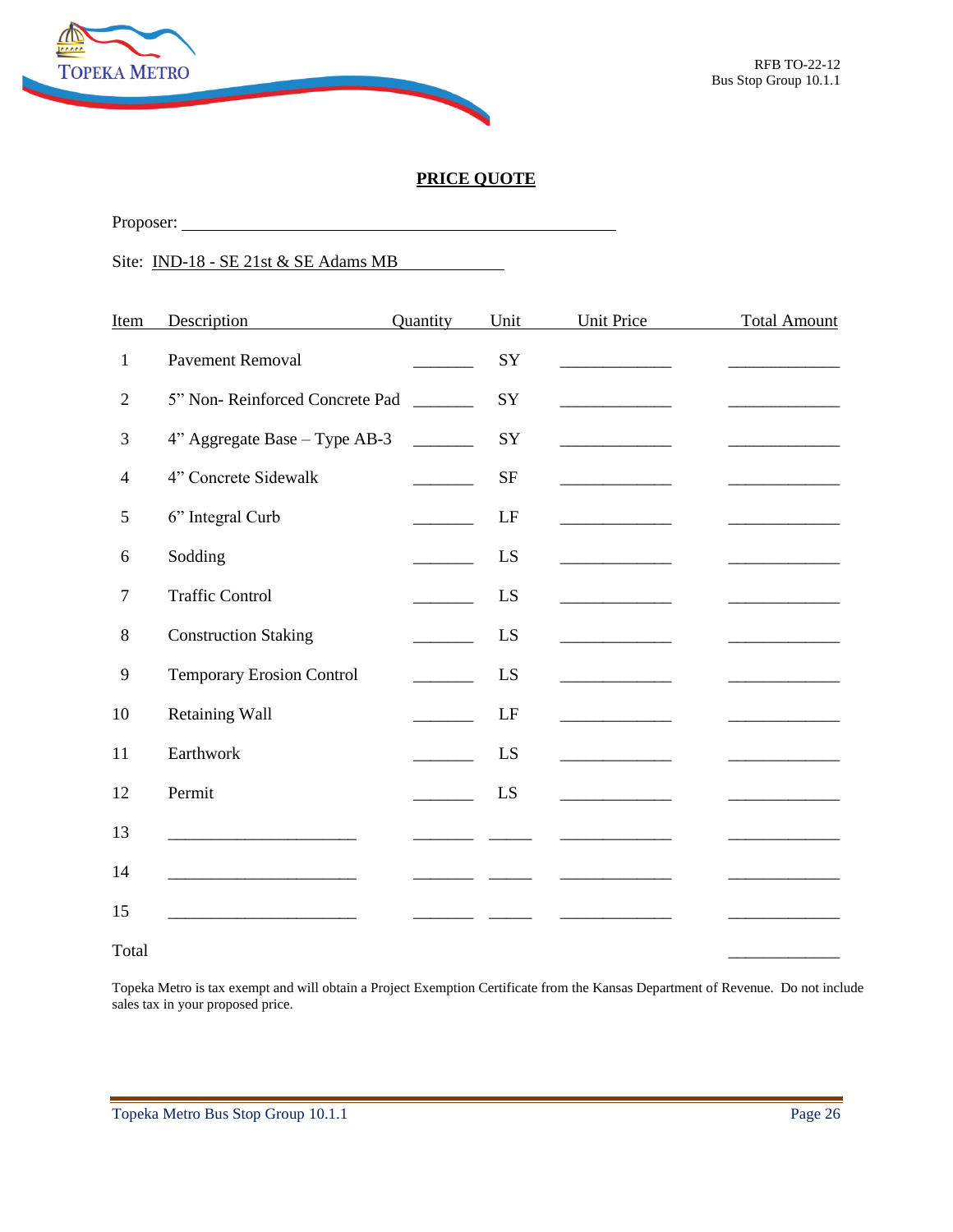

Proposer:

Site: IND-19 - Tarc & SW 42nd MB

| Item           | Description                      | Quantity                                                                                                                                                                                                                                                                                                                                                                                                                                                                              | Unit      | <b>Unit Price</b>                          | <b>Total Amount</b>                                                                       |
|----------------|----------------------------------|---------------------------------------------------------------------------------------------------------------------------------------------------------------------------------------------------------------------------------------------------------------------------------------------------------------------------------------------------------------------------------------------------------------------------------------------------------------------------------------|-----------|--------------------------------------------|-------------------------------------------------------------------------------------------|
| 1              | <b>Pavement Removal</b>          |                                                                                                                                                                                                                                                                                                                                                                                                                                                                                       | SY        | ______________________                     |                                                                                           |
| $\overline{2}$ | 5" Non-Reinforced Concrete Pad   |                                                                                                                                                                                                                                                                                                                                                                                                                                                                                       | SY        | <u> 1989 - Johann Barbara, martin a</u>    | the control of the control of the control of the control of the control of the control of |
| 3              | 4" Aggregate Base - Type AB-3    |                                                                                                                                                                                                                                                                                                                                                                                                                                                                                       | SY        |                                            |                                                                                           |
| $\overline{4}$ | 4" Concrete Sidewalk             |                                                                                                                                                                                                                                                                                                                                                                                                                                                                                       | <b>SF</b> |                                            |                                                                                           |
| 5              | 6" Integral Curb                 | $\overline{\phantom{a}}$                                                                                                                                                                                                                                                                                                                                                                                                                                                              | LF        |                                            |                                                                                           |
| 6              | Sodding                          | $\begin{array}{ccccccccc} \multicolumn{2}{c}{} & \multicolumn{2}{c}{} & \multicolumn{2}{c}{} & \multicolumn{2}{c}{} & \multicolumn{2}{c}{} & \multicolumn{2}{c}{} & \multicolumn{2}{c}{} & \multicolumn{2}{c}{} & \multicolumn{2}{c}{} & \multicolumn{2}{c}{} & \multicolumn{2}{c}{} & \multicolumn{2}{c}{} & \multicolumn{2}{c}{} & \multicolumn{2}{c}{} & \multicolumn{2}{c}{} & \multicolumn{2}{c}{} & \multicolumn{2}{c}{} & \multicolumn{2}{c}{} & \multicolumn{2}{c}{} & \mult$ | LS        |                                            | <u> 1990 - Johann Barbara, martin a</u>                                                   |
| $\overline{7}$ | <b>Traffic Control</b>           |                                                                                                                                                                                                                                                                                                                                                                                                                                                                                       | LS        | <u> 1989 - Johann Barbara, martin a</u>    |                                                                                           |
| 8              | <b>Construction Staking</b>      |                                                                                                                                                                                                                                                                                                                                                                                                                                                                                       | LS        |                                            |                                                                                           |
| 9              | <b>Temporary Erosion Control</b> |                                                                                                                                                                                                                                                                                                                                                                                                                                                                                       | LS        | <u> 1990 - Johann Barbara, martin a</u>    |                                                                                           |
| 10             | Retaining Wall                   |                                                                                                                                                                                                                                                                                                                                                                                                                                                                                       | LF        |                                            |                                                                                           |
| 11             | Earthwork                        |                                                                                                                                                                                                                                                                                                                                                                                                                                                                                       | LS        |                                            |                                                                                           |
| 12             | Permit                           |                                                                                                                                                                                                                                                                                                                                                                                                                                                                                       | LS        | <u> 1989 - John Stone, Amerikaansk kon</u> |                                                                                           |
| 13             |                                  |                                                                                                                                                                                                                                                                                                                                                                                                                                                                                       |           |                                            |                                                                                           |
| 14             |                                  |                                                                                                                                                                                                                                                                                                                                                                                                                                                                                       |           |                                            |                                                                                           |
| 15             |                                  |                                                                                                                                                                                                                                                                                                                                                                                                                                                                                       |           |                                            |                                                                                           |
| Total          |                                  |                                                                                                                                                                                                                                                                                                                                                                                                                                                                                       |           |                                            |                                                                                           |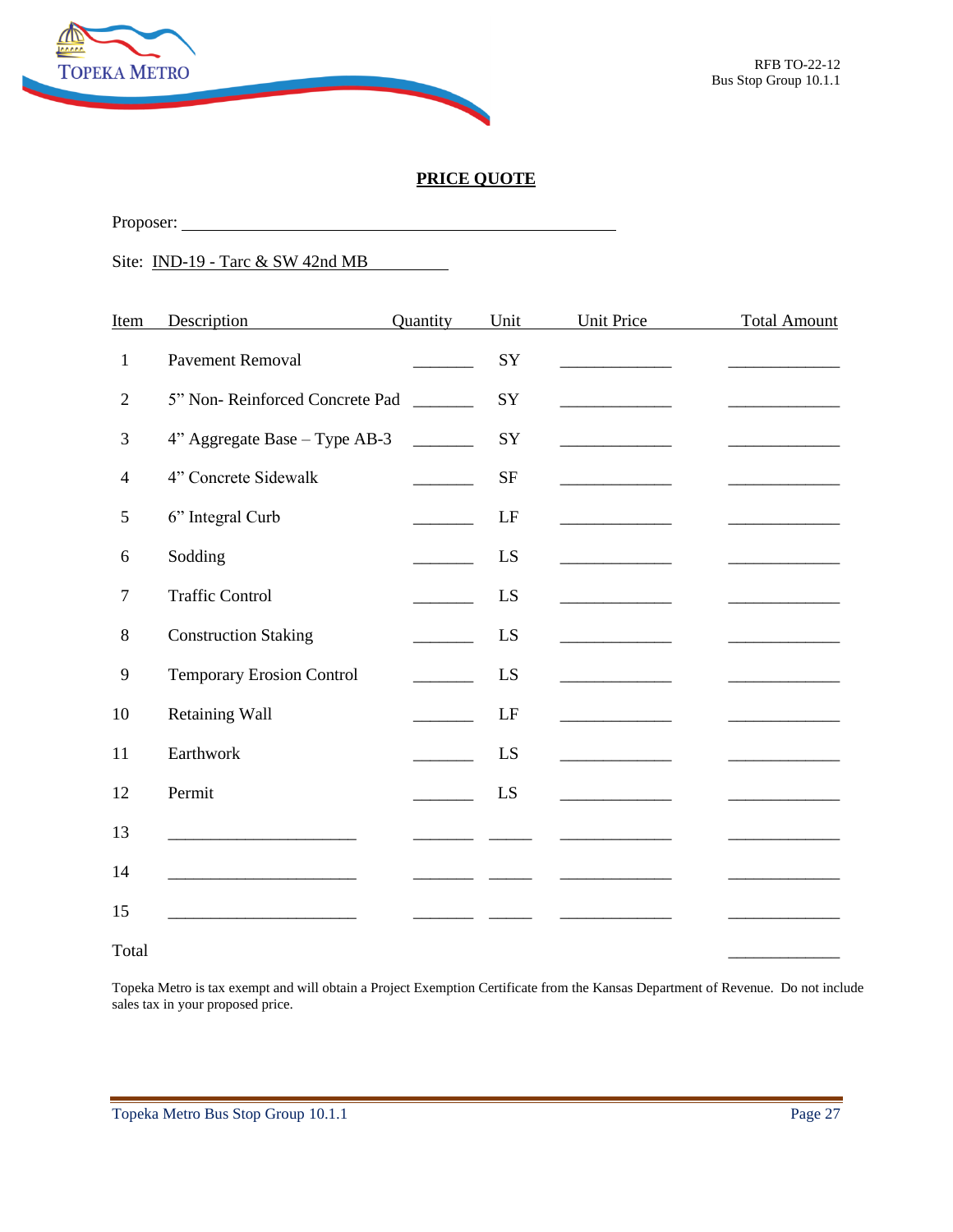

Proposer:

# Site: IND - 20 – SW 37th & SW Kirklawn SW

| Item           | Description                      | Quantity                                                                                                                                                                                                                                               | Unit      | Unit Price                                                                                                            | <b>Total Amount</b> |
|----------------|----------------------------------|--------------------------------------------------------------------------------------------------------------------------------------------------------------------------------------------------------------------------------------------------------|-----------|-----------------------------------------------------------------------------------------------------------------------|---------------------|
| 1              | Pavement Removal                 |                                                                                                                                                                                                                                                        | SY        | <u> 1989 - Johann Barbara, martin a</u>                                                                               |                     |
| $\overline{2}$ | 5" Non-Reinforced Concrete Pad   |                                                                                                                                                                                                                                                        | SY        |                                                                                                                       |                     |
| 3              | 4" Aggregate Base - Type AB-3    | $\begin{array}{c} \begin{array}{c} \begin{array}{c} \begin{array}{c} \end{array} \\ \end{array} \end{array} \end{array} \end{array} \end{array} \end{array} \begin{array}{c} \begin{array}{c} \begin{array}{c} \end{array} \\ \end{array} \end{array}$ | SY        |                                                                                                                       |                     |
| $\overline{4}$ | 4" Concrete Sidewalk             |                                                                                                                                                                                                                                                        | <b>SF</b> | <u> 1990 - John Harry Harry Harry Harry Harry Harry Harry Harry Harry Harry Harry Harry Harry Harry Harry Harry H</u> |                     |
| 5              | 6" Integral Curb                 | $\frac{1}{1}$                                                                                                                                                                                                                                          | LF        |                                                                                                                       |                     |
| 6              | Sodding                          | $\frac{1}{1}$                                                                                                                                                                                                                                          | LS        |                                                                                                                       |                     |
| $\overline{7}$ | <b>Traffic Control</b>           | <u>and the state</u>                                                                                                                                                                                                                                   | LS        |                                                                                                                       |                     |
| 8              | <b>Construction Staking</b>      |                                                                                                                                                                                                                                                        | LS        | <u> 1990 - Johann Barbara, martin a</u>                                                                               |                     |
| 9              | <b>Temporary Erosion Control</b> |                                                                                                                                                                                                                                                        | LS        | <u> 1990 - Johann Barbara, martin a</u>                                                                               |                     |
| 10             | Retaining Wall                   | <u>and the state</u>                                                                                                                                                                                                                                   | LF        |                                                                                                                       |                     |
| 11             | Earthwork                        |                                                                                                                                                                                                                                                        | LS        |                                                                                                                       |                     |
| 12             | Permit                           |                                                                                                                                                                                                                                                        | LS        | <u> 1989 - Johann Barbara, martin a</u>                                                                               |                     |
| 13             |                                  |                                                                                                                                                                                                                                                        |           |                                                                                                                       |                     |
| 14             |                                  |                                                                                                                                                                                                                                                        |           |                                                                                                                       |                     |
| 15             |                                  |                                                                                                                                                                                                                                                        |           |                                                                                                                       |                     |
| Total          |                                  |                                                                                                                                                                                                                                                        |           |                                                                                                                       |                     |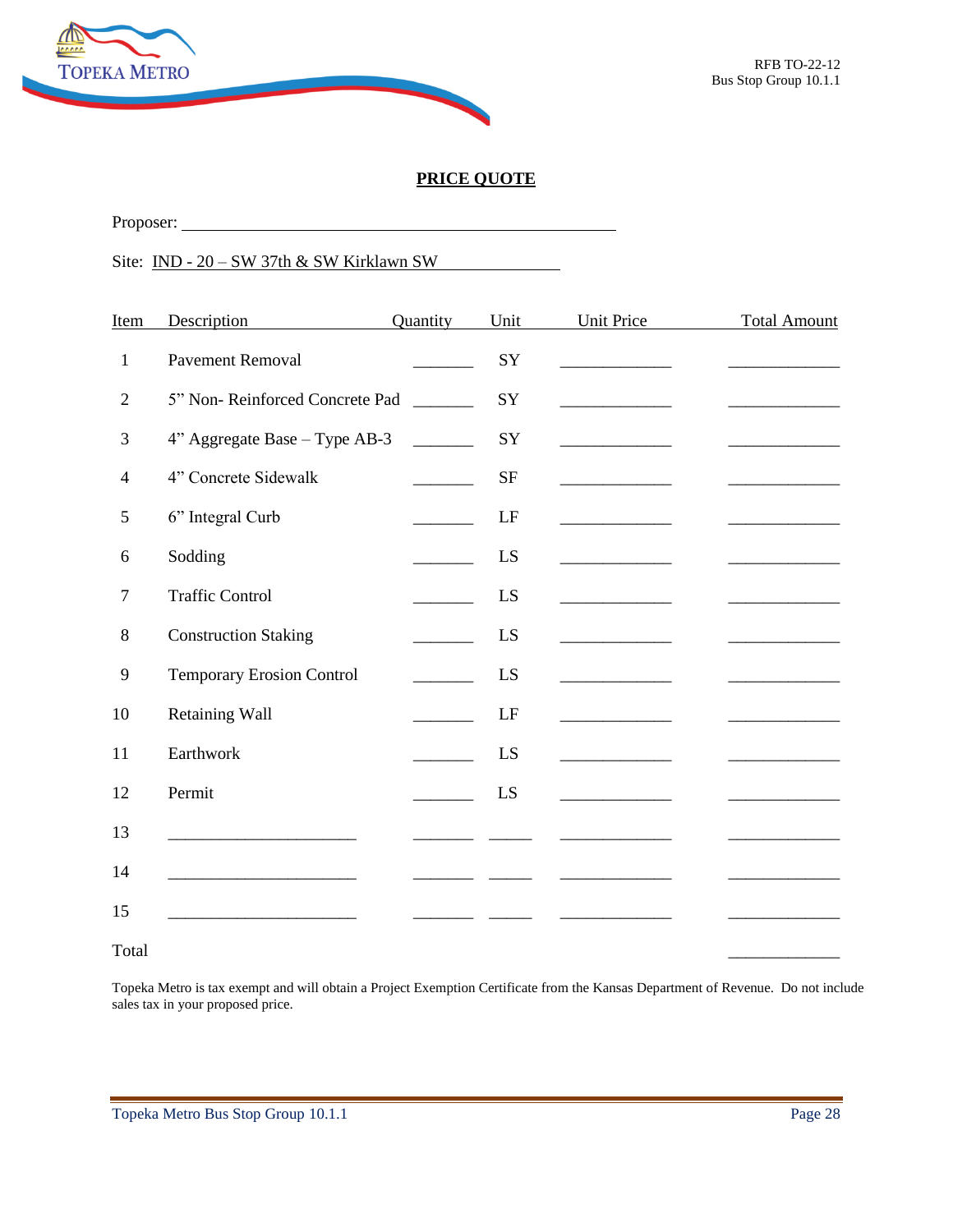

Proposer:

Site: IND - 21 – SE Indiana @ SE 23rd NW

| Item           | Description                      | Quantity             | Unit      | Unit Price                                                                                                                                                                                                                                                                                                                    | <b>Total Amount</b>                     |
|----------------|----------------------------------|----------------------|-----------|-------------------------------------------------------------------------------------------------------------------------------------------------------------------------------------------------------------------------------------------------------------------------------------------------------------------------------|-----------------------------------------|
| 1              | Pavement Removal                 |                      | SY        | <u> The Communication of the Communication of the Communication of the Communication of the Communication of the Co</u>                                                                                                                                                                                                       |                                         |
| $\overline{2}$ | 5" Non-Reinforced Concrete Pad   |                      | SY        | <u> 1989 - Johann Barbara, martin a</u>                                                                                                                                                                                                                                                                                       |                                         |
| 3              | 4" Aggregate Base - Type AB-3    |                      | SY        | $\overline{a}$ . The contract of $\overline{a}$ and $\overline{a}$ and $\overline{a}$ and $\overline{a}$ and $\overline{a}$ and $\overline{a}$ and $\overline{a}$ and $\overline{a}$ and $\overline{a}$ and $\overline{a}$ and $\overline{a}$ and $\overline{a}$ and $\overline{a}$ and $\overline{a}$ and $\overline{a}$ and |                                         |
| $\overline{4}$ | 4" Concrete Sidewalk             |                      | <b>SF</b> | <u> 1989 - Johann Barbara, martin a</u>                                                                                                                                                                                                                                                                                       |                                         |
| 5              | 6" Integral Curb                 |                      | LF        |                                                                                                                                                                                                                                                                                                                               |                                         |
| 6              | Sodding                          | <u> Liberatura e</u> | LS        |                                                                                                                                                                                                                                                                                                                               |                                         |
| $\overline{7}$ | <b>Traffic Control</b>           |                      | LS        | <u> 1990 - Johann Barbara, martin a</u>                                                                                                                                                                                                                                                                                       |                                         |
| 8              | <b>Construction Staking</b>      |                      | LS        |                                                                                                                                                                                                                                                                                                                               |                                         |
| 9              | <b>Temporary Erosion Control</b> |                      | LS        |                                                                                                                                                                                                                                                                                                                               |                                         |
| 10             | Retaining Wall                   | <u>and the state</u> | LF        | <u> 1990 - Johann Barbara, martin a</u>                                                                                                                                                                                                                                                                                       | <u> 1989 - Johann Barbara, martin a</u> |
| 11             | Earthwork                        |                      | LS        | $\overline{\phantom{a}}$ . The contract of $\overline{\phantom{a}}$                                                                                                                                                                                                                                                           |                                         |
| 12             | Permit                           |                      | LS        |                                                                                                                                                                                                                                                                                                                               |                                         |
| 13             |                                  |                      |           |                                                                                                                                                                                                                                                                                                                               |                                         |
| 14             |                                  |                      |           |                                                                                                                                                                                                                                                                                                                               |                                         |
| 15             |                                  |                      |           |                                                                                                                                                                                                                                                                                                                               |                                         |
| Total          |                                  |                      |           |                                                                                                                                                                                                                                                                                                                               |                                         |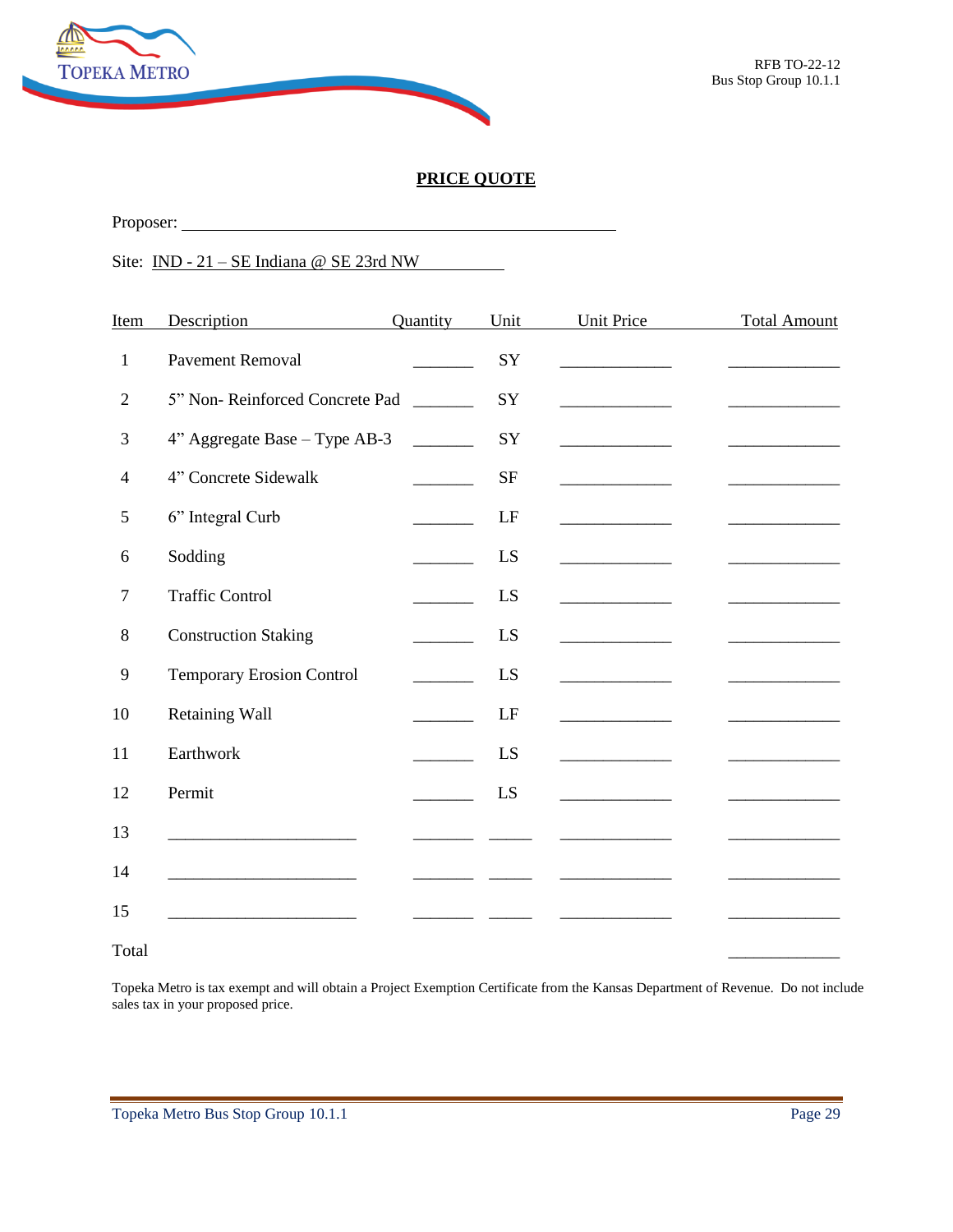

Proposer:

Site: WAS - 27 – SW 8th & SW Polk MB

| Item           | Description                      | Quantity                  | Unit      | <b>Unit Price</b>                                                                    | <b>Total Amount</b>                     |
|----------------|----------------------------------|---------------------------|-----------|--------------------------------------------------------------------------------------|-----------------------------------------|
| 1              | <b>Pavement Removal</b>          |                           | SY        | <u> 1989 - Johann Barbara, martxa a</u>                                              |                                         |
| $\overline{2}$ | 5" Non-Reinforced Concrete Pad   |                           | SY        |                                                                                      |                                         |
| 3              | 4" Aggregate Base - Type AB-3    | <u> Liberal College (</u> | SY        |                                                                                      | <u> 1989 - Johann Barbara, martxa a</u> |
| $\overline{4}$ | 4" Concrete Sidewalk             |                           | <b>SF</b> | <u> 1990 - Johann Barbara, martin a</u>                                              |                                         |
| 5              | 6" Integral Curb                 |                           | LF        | <u> 1989 - Johann Barbara, martin a</u>                                              |                                         |
| 6              | Sodding                          |                           | LS        | <u> 1989 - Johann Barbara, martin e</u>                                              |                                         |
| $\overline{7}$ | <b>Traffic Control</b>           |                           | LS        |                                                                                      |                                         |
| 8              | <b>Construction Staking</b>      |                           | LS        |                                                                                      |                                         |
| 9              | <b>Temporary Erosion Control</b> | <u>and the state</u>      | LS        |                                                                                      |                                         |
| 10             | <b>Retaining Wall</b>            | $\overline{\phantom{a}}$  | LF        |                                                                                      |                                         |
| 11             | Earthwork                        |                           | LS        |                                                                                      |                                         |
| 12             | Permit                           |                           | LS        | <u> 1989 - Jan Alexandro III, politik pozitivni predstavanja pod predstavanja po</u> |                                         |
| 13             |                                  |                           |           |                                                                                      |                                         |
| 14             |                                  |                           |           |                                                                                      |                                         |
| 15             |                                  |                           |           |                                                                                      |                                         |
| Total          |                                  |                           |           |                                                                                      |                                         |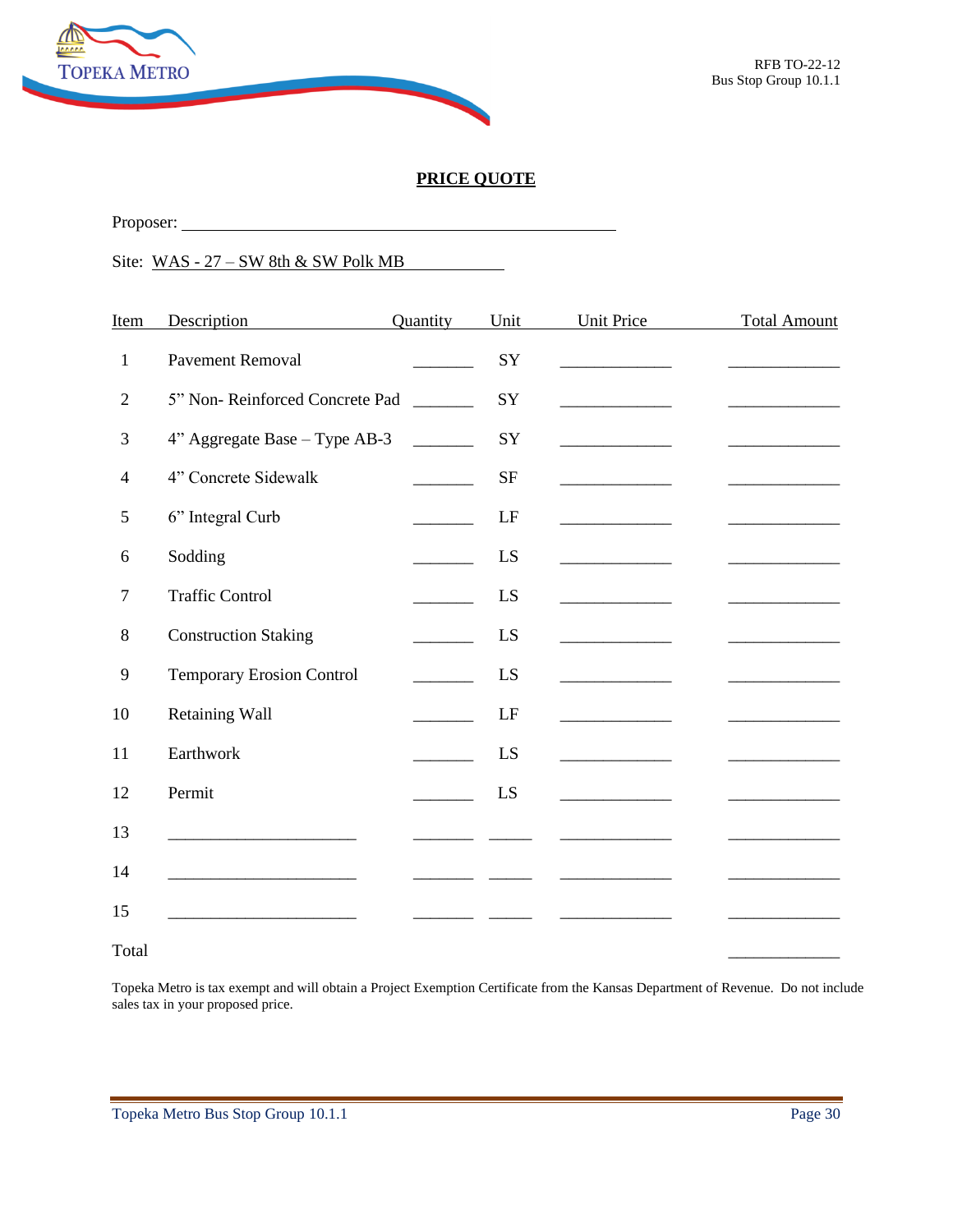

Proposer:

Site: W10-35 – SW Wanamaker & SW 11th NW

| Item           | Description                      | Quantity             | Unit      | <b>Unit Price</b>                       | <b>Total Amount</b> |
|----------------|----------------------------------|----------------------|-----------|-----------------------------------------|---------------------|
| $\mathbf{1}$   | Pavement Removal                 |                      | SY        | and the control of the control of the   |                     |
| $\overline{2}$ | 5" Non-Reinforced Concrete Pad   |                      | <b>SY</b> |                                         |                     |
| 3              | 4" Aggregate Base - Type AB-3    |                      | SY        |                                         |                     |
| $\overline{4}$ | 4" Concrete Sidewalk             |                      | <b>SF</b> | <u> 1989 - Johann Barbara, martin a</u> |                     |
| 5              | 6" Integral Curb                 |                      | LF        |                                         |                     |
| 6              | Sodding                          | $\frac{1}{1}$        | LS        |                                         |                     |
| $\tau$         | <b>Traffic Control</b>           |                      | LS        |                                         |                     |
| 8              | <b>Construction Staking</b>      |                      | LS        | <u> 1980 - Johann Barbara, martin a</u> |                     |
| 9              | <b>Temporary Erosion Control</b> |                      | LS        | <u> 1990 - Johann Barbara, martin a</u> |                     |
| 10             | Retaining Wall                   | <u>and the state</u> | LF        |                                         |                     |
| 11             | Earthwork                        |                      | LS        |                                         |                     |
| 12             | Permit                           |                      | LS        | <u> 1980 - Johann Barbara, martxa a</u> |                     |
| 13             |                                  |                      |           |                                         |                     |
| 14             |                                  |                      |           |                                         |                     |
| 15             |                                  |                      |           |                                         |                     |
| Total          |                                  |                      |           |                                         |                     |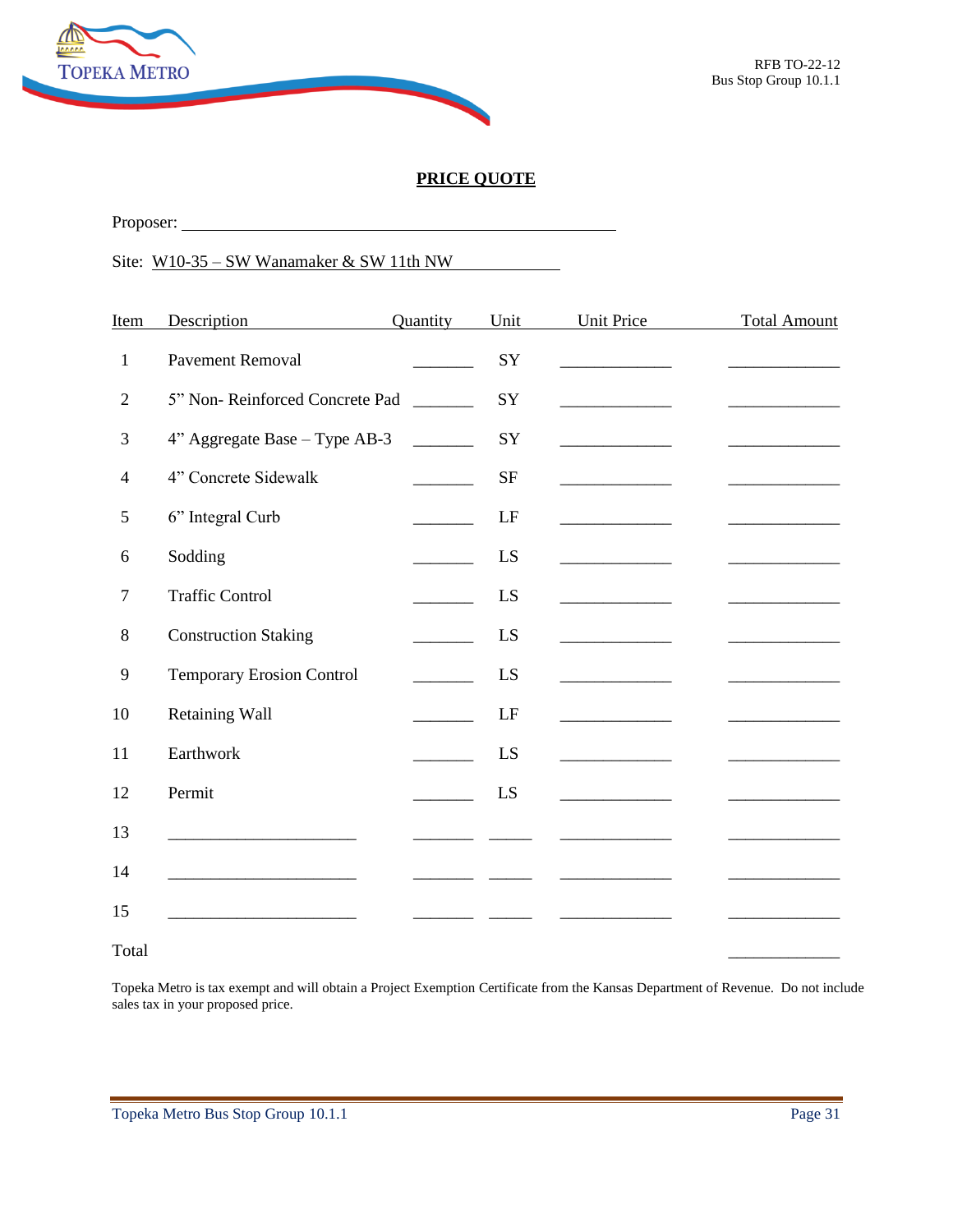

Proposer:

# Site: W10 - 36 – SW Wanamaker & SW 11th MB

| Item           | Description                                                                                                          | Quantity                          | Unit      | <b>Unit Price</b>                       | <b>Total Amount</b> |
|----------------|----------------------------------------------------------------------------------------------------------------------|-----------------------------------|-----------|-----------------------------------------|---------------------|
| 1              | Pavement Removal                                                                                                     |                                   | SY        | <u> 1989 - Johann Barbara, martxa a</u> |                     |
| $\overline{2}$ | 5" Non-Reinforced Concrete Pad                                                                                       |                                   | SY        | $\frac{1}{2}$                           |                     |
| 3              | 4" Aggregate Base - Type AB-3                                                                                        |                                   | SY        |                                         |                     |
| $\overline{4}$ | 4" Concrete Sidewalk                                                                                                 |                                   | <b>SF</b> | <u> 1989 - Johann Barn, mars et al.</u> |                     |
| 5              | 6" Integral Curb                                                                                                     | $\frac{1}{1}$                     | LF        |                                         |                     |
| 6              | Sodding                                                                                                              |                                   | LS        |                                         |                     |
| $\overline{7}$ | <b>Traffic Control</b>                                                                                               |                                   | LS        |                                         |                     |
| 8              | <b>Construction Staking</b>                                                                                          |                                   | LS        | <u> 1989 - Johann Barbara, martin a</u> |                     |
| 9              | <b>Temporary Erosion Control</b>                                                                                     |                                   | LS        | <u> 1990 - Johann Barbara, martin a</u> |                     |
| 10             | Retaining Wall                                                                                                       | $\mathcal{L} = \{ \mathcal{L} \}$ | LF        |                                         |                     |
| 11             | Earthwork                                                                                                            |                                   | LS        |                                         |                     |
| 12             | Permit                                                                                                               |                                   | LS        |                                         |                     |
| 13             |                                                                                                                      |                                   |           |                                         |                     |
| 14             | <u> 1989 - Johann Barbara, martin amerikan basar dan basa dan basar dalam basa dalam basa dalam basa dalam basa </u> |                                   |           |                                         |                     |
| 15             |                                                                                                                      |                                   |           |                                         |                     |
| Total          |                                                                                                                      |                                   |           |                                         |                     |